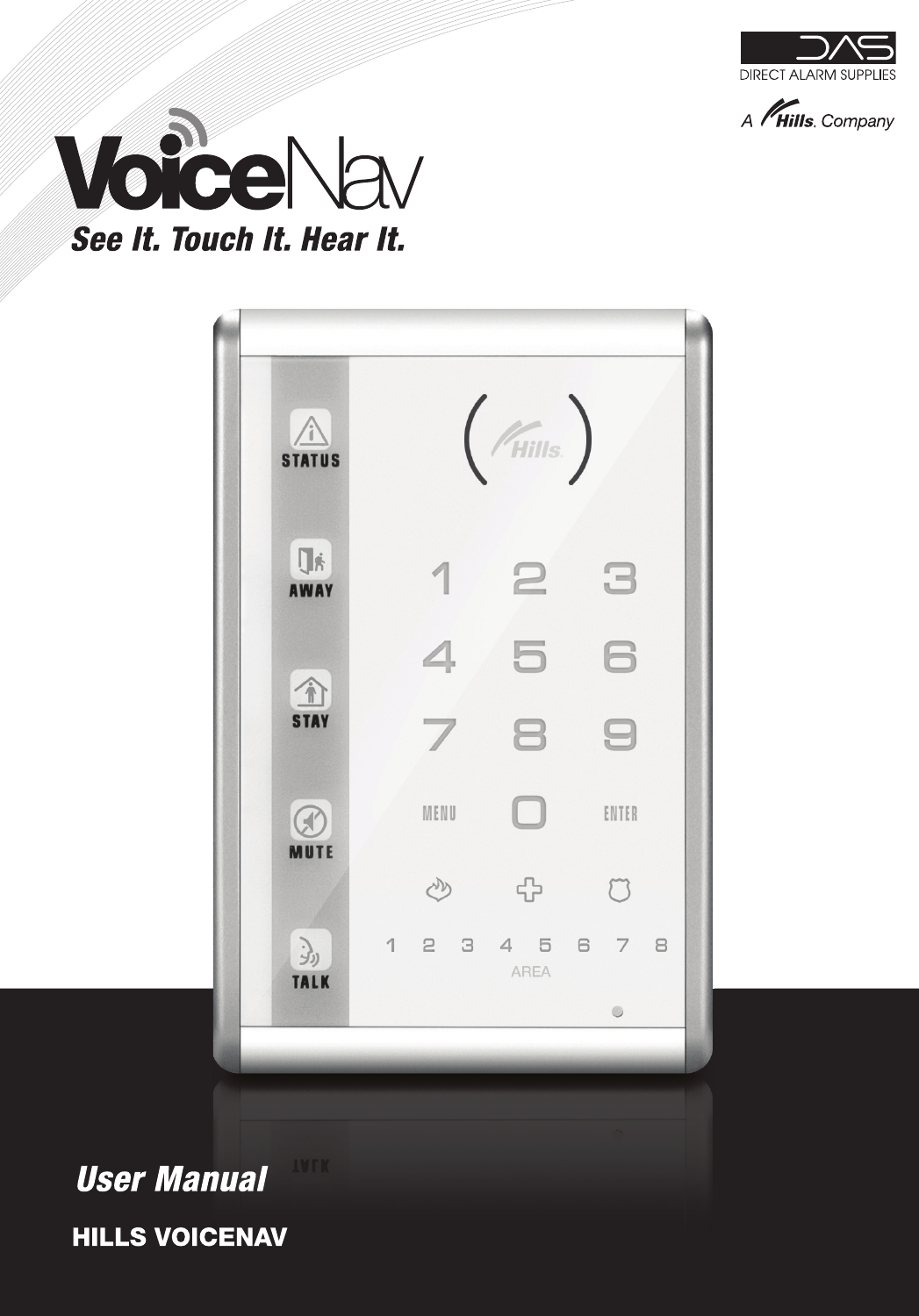# **Table of contents**

| Introduction                                                                              | 3              |
|-------------------------------------------------------------------------------------------|----------------|
| Glossary of terms                                                                         | 4              |
| Drawing                                                                                   | 5              |
| Legend                                                                                    | 5              |
| Indicators, icons and lights                                                              | 6              |
| Away arming                                                                               | 7              |
| Stay arming                                                                               | $\overline{7}$ |
| Disarming                                                                                 | $\overline{7}$ |
| Multi area arming - away mode - all areas                                                 | 8              |
| Multi area arming - away mode - single area                                               | 8              |
| Multi area disarming - all areas                                                          | 8              |
| Intercom room calling                                                                     | 9              |
| Emergency keys                                                                            | 9              |
| Understanding the main menu structure                                                     | 10             |
| To control zone bypass - bypassing zones                                                  | 11             |
| To control zone chime - add a zone to the chime group                                     | 11             |
| To control zone chime - turn chime on / off                                               | 11             |
| System event history - Alarm memory                                                       | 12             |
| System event history - 185 internal event log                                             | 12             |
| System test                                                                               | 12             |
| System test - Siren, communicator, back up battery and walk test                          | 13             |
| User configuration - configure a new pin code                                             | 14             |
| User configuration - delete a pin code                                                    | 14             |
| User configuration - remove area control                                                  | 14             |
| User configuration - configure user authority levels                                      | 15             |
| Phone number configuration                                                                | 15             |
| Phone number configuration - enter and delete phone numbers                               | 16             |
| Output control - turn outputs on / off                                                    | 16             |
| Voice message recording - exit / entry message recording                                  | 17             |
| Voice message recording - user name recording                                             | 17             |
| Voice message recording - zone name recording                                             | 17             |
| Voice message recording - zone name configuration using word library                      | 17             |
| Voice message recording - area and output names                                           | 17             |
| Voice message recording - room names                                                      | 17             |
| Basic system configuration – resetting latching sensors (smoke detectors / shock sensors) | 18             |
| Basic system configuration - resetting the time and date                                  | 18             |
| Basic system configuration - adjust area entry / exit delay times                         | 18             |
| Understanding the Mute Menu                                                               | 19             |
| Mute menu - Adjusting volume level and microphone sensitivity                             | 20             |
| Mute menu - enabling / disabling features within the mute menu                            | 20             |
| Word library                                                                              | 21             |
| Zone list                                                                                 | 22             |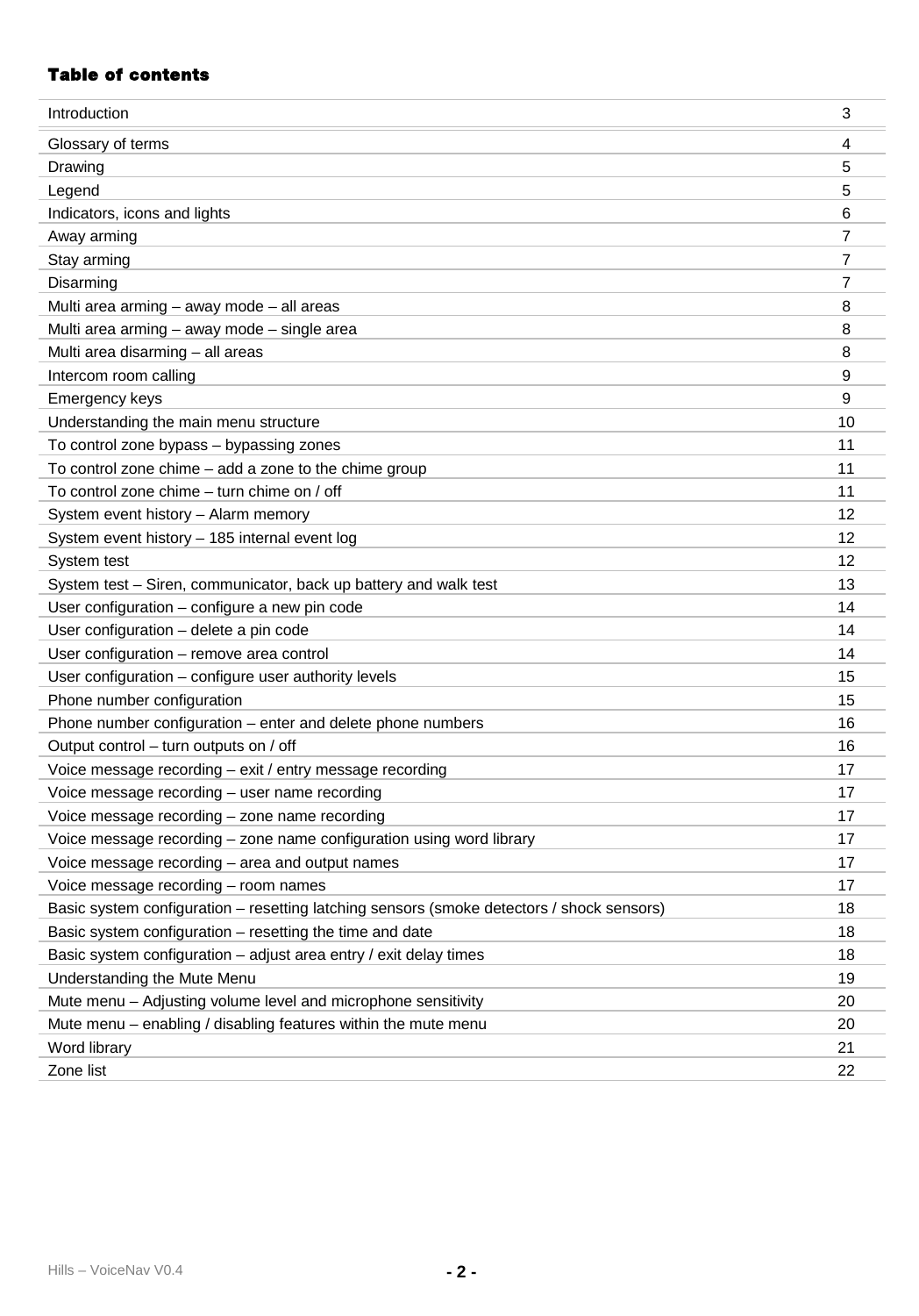# **Introduction**

Your VoiceNav is an intuitive interface for users of your security system. Utilising the latest in touch screen technology, and coupled with a powerful onboard microprocessor, and inbuilt phrase library, your Hills VoiceNav delivers the most user friendly experience for controlling a security system available today. Its voice prompts enabling even the newest users to utilise the full power of your security system, without the need of constantly referencing back to this instruction booklet. You can also customise your VoiceNav with personalised recordings of user names, zone names, area names, and even room names when you utilise the onboard intercom functionality. How about leaving a message for the next person entering the premises, or a reminder message when exiting the premises, it's that easy.

We trust that you will enjoy your VoiceNay, and we would like to thank you for choosing a Hills Security System.

All users of your security system should read and follow the instructions and precautions in this manual before operating your security system. Failure to do so could result in the security system not working as intended.

This manual should be kept in an accessible location for the life of the security system. If you do not understand any part of this manual, you should ask your service provider for further clarification. Read the entire manual and if possible, practice on the VoiceNav whilst your security provider is on site.

Your security system can be turned on (armed) and off (disarmed) by entering a 4 or 6 digit code on the touch screen of your the VoiceNav.

You may be able to turn on (arm) your security system by simply touching the [Away] key. Check with your security provider to see if this feature has been enabled.

The system must always be turned off (disarmed) using a 4 or 6 digit code.

Do not apply excessive force on the touch screen as this could cause damage to the unit. Touch the screen gently, using the flat part of your finger to activate the keys.

Your VoiceNav is equipped with 5 indicator icons, 8 area led's, 3 emergency keys, a [MENU] key, and an [ENTER] key, along with the normal numeric digits  $0 - 9$ . All these indicators are aided by voice prompts on how to use the system and specific information relating to the status of your security system is also announced. Understanding what the lights mean, and listening to the instructions announced will help you to easily operate your security system.

Keep in mind, the level of security you will obtain with this system relates specifically with two major factors:

- $\ge$  The quantity, quality, and placement of security devices attached to this security system.<br> $\ge$  The knowledge you have of the security system and how that knowledge is utilized in a
- The knowledge you have of the security system and how that knowledge is utilized in aweekly test of the complete system.

#### **WARNINGS**

This product is to be installed by qualified SERVICE PERSONNEL only

The equipment should only be operated with an approved power adapter with insulated live pins.

CAUTION – RISK OF EXPLOSION IF BATTERY IS REPLACED BY AN INCORRECT

TYPE. DISPOSE OF BATTERIES ACCORDING TO THE INSTRUCTIONS. CONTACT YOUR SERVICE PROVIDER FOR REPLACEMENT BATTERIES.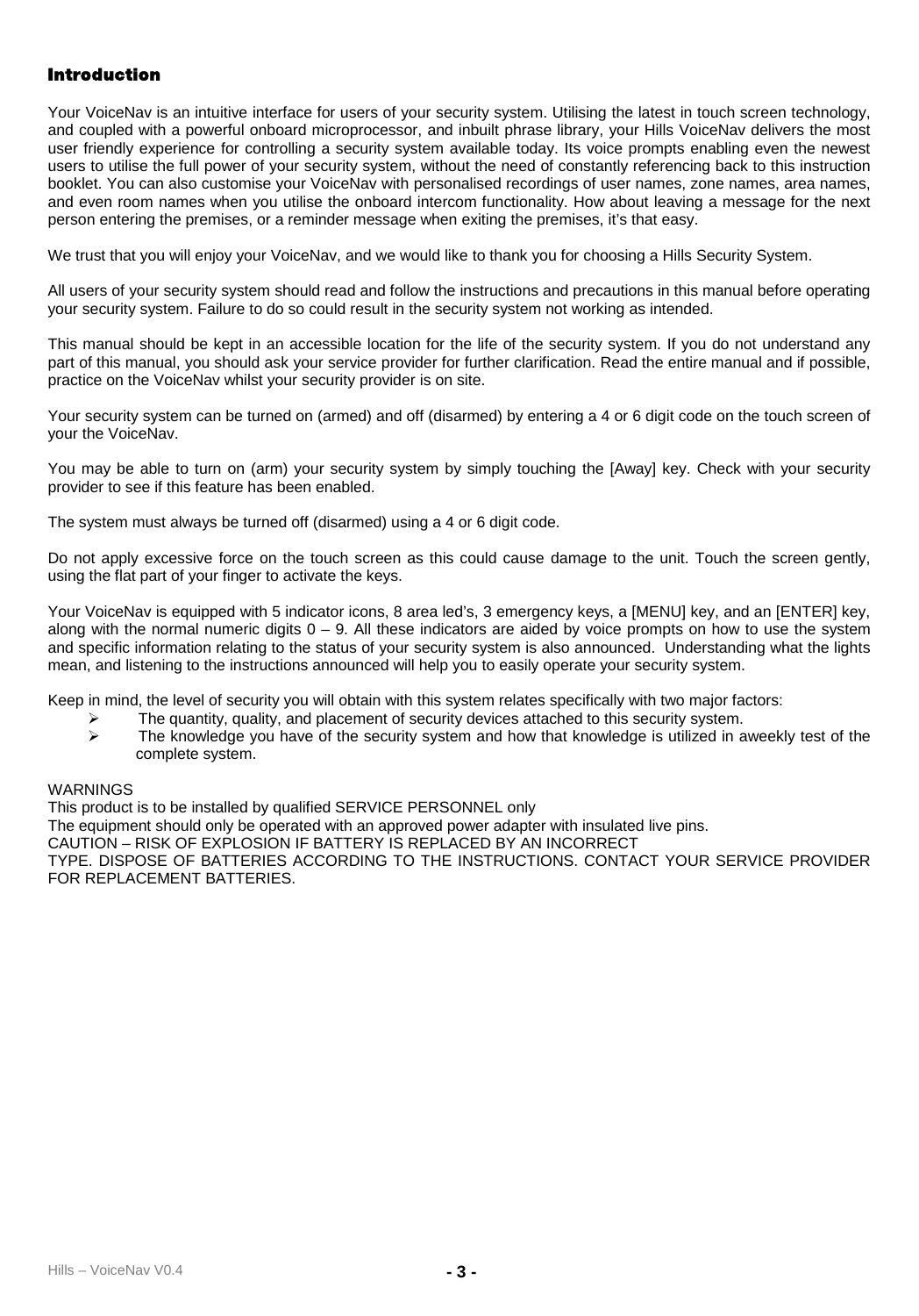# **Glossary of terms**

| <b>Authority Level:</b>                                                                                                                                                                                                                                                                                                                                                                           | The level of access assigned to a users pin code.                                                                                                                                                                                                                                                                                                                                                    |  |
|---------------------------------------------------------------------------------------------------------------------------------------------------------------------------------------------------------------------------------------------------------------------------------------------------------------------------------------------------------------------------------------------------|------------------------------------------------------------------------------------------------------------------------------------------------------------------------------------------------------------------------------------------------------------------------------------------------------------------------------------------------------------------------------------------------------|--|
| Arm:                                                                                                                                                                                                                                                                                                                                                                                              | To turn your security system On.                                                                                                                                                                                                                                                                                                                                                                     |  |
| Area:                                                                                                                                                                                                                                                                                                                                                                                             | A group of zones within the security system configured with individual control. Users<br>of the security system are assigned areas that they are allowed to control.                                                                                                                                                                                                                                 |  |
| Away Mode:                                                                                                                                                                                                                                                                                                                                                                                        | To turn your security system on when you are leaving the premises.                                                                                                                                                                                                                                                                                                                                   |  |
| <b>Central Station:</b>                                                                                                                                                                                                                                                                                                                                                                           | Location where alarm signals are sent during an alarm report.                                                                                                                                                                                                                                                                                                                                        |  |
| <b>Chime Mode:</b>                                                                                                                                                                                                                                                                                                                                                                                | An operational mode that will emit a beep at the code pad when specific zones are<br>activated.                                                                                                                                                                                                                                                                                                      |  |
| <b>Chime Group:</b>                                                                                                                                                                                                                                                                                                                                                                               | All the zones that will activate chime, when in chime mode.                                                                                                                                                                                                                                                                                                                                          |  |
| Communicator:                                                                                                                                                                                                                                                                                                                                                                                     | The device that communicates alarm signals generated from your security system to<br>vour central station.                                                                                                                                                                                                                                                                                           |  |
| Duress Code:                                                                                                                                                                                                                                                                                                                                                                                      | A predetermined user pin code that will arm / disarm the security system whilst<br>sending a special code to the central station indicating the user is entering / leaving<br>the premises under duress. Only applicable on monitored systems.                                                                                                                                                       |  |
| Disarm:                                                                                                                                                                                                                                                                                                                                                                                           | To turn your security system Off.                                                                                                                                                                                                                                                                                                                                                                    |  |
| Exit delay:                                                                                                                                                                                                                                                                                                                                                                                       | The time allowed to exit the premises after the security system is armed.                                                                                                                                                                                                                                                                                                                            |  |
| Entry delay:                                                                                                                                                                                                                                                                                                                                                                                      | The time allowed to disarm your security system after the first detection device has<br>been activated.                                                                                                                                                                                                                                                                                              |  |
| <b>Forced Arming:</b>                                                                                                                                                                                                                                                                                                                                                                             | An option that allows certain zones not to be secure when arming. A security system<br>that is ready to be "force armed" will flash the corresponding area light green.<br>Generally assigned to detection devices that cover the VoiceNav (eq; motion<br>sensors, front door reed switches), allowing the user to arm the security system<br>without the need to wait for those zones to be secure. |  |
| <b>Master Code:</b><br>A four (4) or six (6) digit pin code that is used by a user to arm or disarm the security<br>system. Its main feature is the ability to create, alter and delete user pin codes. Can<br>also be used as a function code for all features. NOTE: Your security system may<br>have either four (4) digit pin codes or six (6) digit pin codes, but not a mixture<br>of both. |                                                                                                                                                                                                                                                                                                                                                                                                      |  |
| <b>Monitored:</b>                                                                                                                                                                                                                                                                                                                                                                                 | A security system that is configured to send all alarm signals to a central station.                                                                                                                                                                                                                                                                                                                 |  |
| Outputs:                                                                                                                                                                                                                                                                                                                                                                                          | Where external devices are configured. These devices can be controlled from your<br>security system.                                                                                                                                                                                                                                                                                                 |  |
| Perimeter:                                                                                                                                                                                                                                                                                                                                                                                        | The outer edge of the protected area. IE: Doors and windows                                                                                                                                                                                                                                                                                                                                          |  |
| Quick Arm:<br>An option that allows you to turn on (ARM) the security system by touching the<br>[AWAY].                                                                                                                                                                                                                                                                                           |                                                                                                                                                                                                                                                                                                                                                                                                      |  |
| <b>Self Monitored:</b>                                                                                                                                                                                                                                                                                                                                                                            | A security system that is programmed to send alarm signals to a private phone<br>number. Not all features are available with a self-monitored system.                                                                                                                                                                                                                                                |  |
| To turn your security system on when you are staying in the premises, this will<br><b>Stay Mode:</b><br>automatically bypass pre programmed zones and arm others. Mainly utilised for<br>arming just the perimeter of the premises.                                                                                                                                                               |                                                                                                                                                                                                                                                                                                                                                                                                      |  |
| <b>Service Provider:</b>                                                                                                                                                                                                                                                                                                                                                                          | The installation / maintenance company servicing your security system.                                                                                                                                                                                                                                                                                                                               |  |
| <b>User Code:</b>                                                                                                                                                                                                                                                                                                                                                                                 | A four (4) or six (6) digit pin code that is used by a user to arm or disarm the security<br>system. Also can be used as a function code for certain features. NOTE: A system<br>may have either four (4) digit pin codes or six (6) digit pin codes, but not a<br>mixture of both.                                                                                                                  |  |
| Zone:                                                                                                                                                                                                                                                                                                                                                                                             | Location on your security system where a detection device is connected.                                                                                                                                                                                                                                                                                                                              |  |
|                                                                                                                                                                                                                                                                                                                                                                                                   |                                                                                                                                                                                                                                                                                                                                                                                                      |  |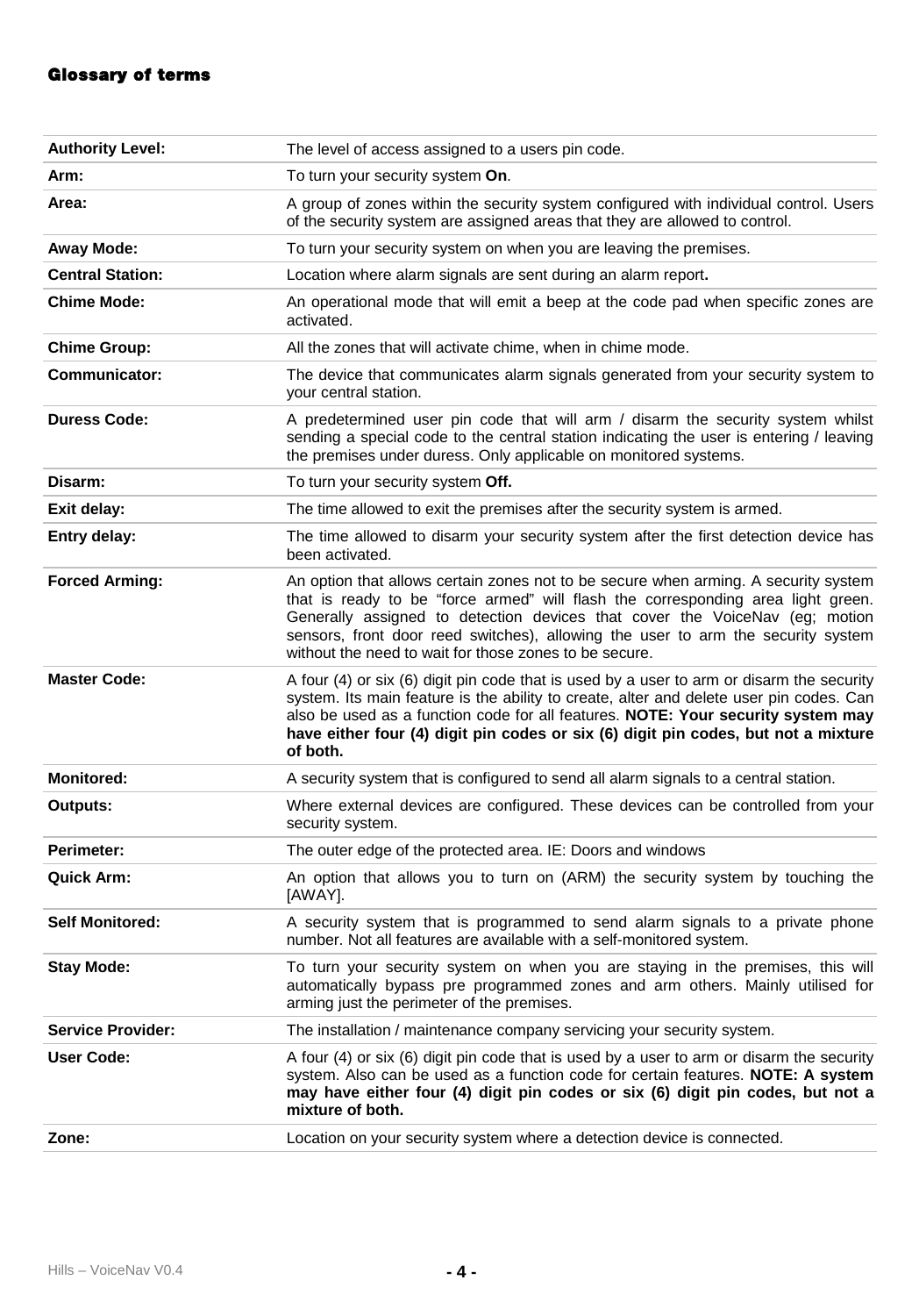

# **Legend**

|                   | There is vital visual information for you to review                                                     |  |  |
|-------------------|---------------------------------------------------------------------------------------------------------|--|--|
| G                 | Additional Information                                                                                  |  |  |
| [2]               | Touch the corresponding number on the numeric section of the touch screen                               |  |  |
|                   | Start your recording                                                                                    |  |  |
| [AWAY]            | Touch the corresponding key on the touch screen                                                         |  |  |
| $[5]$ - $[ENTER]$ | Touch the corresponding number on the numeric section of the touch screen, then touch the<br>enter key. |  |  |
| [?]-[?]-[?]-[?]   | Enter the required code on the numeric section of the touch screen                                      |  |  |
|                   | Exit the premises, or walk test the movement sensors                                                    |  |  |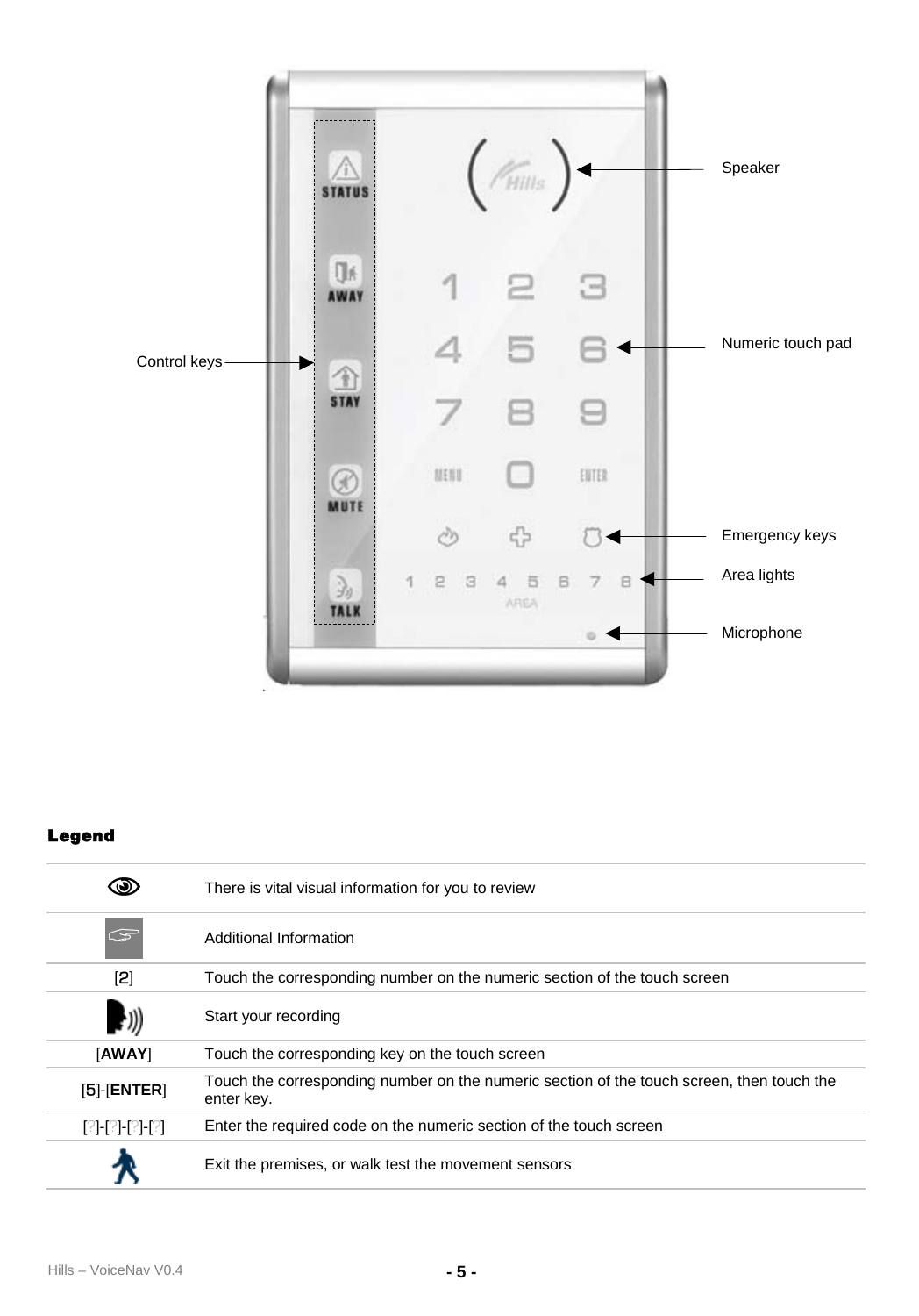# **Indicators, Icons and Lights**

Green System is ready. Yellow System message present.

Red (Flashing) One or more zones are in alarm condition.

Red (Steady) System trouble message present.

Red **Area** is armed in the "**AWAY**" mode.

Green Area is disarmed.

To hear system messages, touching the status key. IE: If the status icon is lit red (steady), there is a system fault present, this fault will now be announced. If you are unable to clear a fault, you will need to contact your service provider.

\*If both the stay and away keys are off, this VoiceNav has multi area control and a pin number must be entered to gain area control. Green **Area** is disarmed. Yellow Area is armed in the "**STAY**" mode. \*If both the stay and away keys are off, this VoiceNav has multi area control and a pin number must be entered to gain area control. Red Mute menu is accessible. Off Mute menu is not accessible. Touch the mute icon to access the mute menu. Touching mute during a system message announcement will cease the message playing. Red **Intercom** functionality enabled. Also indicates ready to record voice message in main menu 8, voice message recording. Green (flashing) Copying recordings from one VoiceNav to another. Off Intercom functionality is disabled **MENU** Access main menu, and when prompted allows users to exit sub menus. **ENTER** Enters selected option, use when prompted Green Area ready, all zones are secure Green Flashing **Area ready, force arm zones are not secure** Red **Red Area armed in the away mode** Red Flashing **Area** in alarm Red Rapid Flashing Indicates connected room station when intercom function is active. Yellow Area armed in the stay mode **Area LEDs 1 - 8** Off **Area not ready, zone / zones are not secure**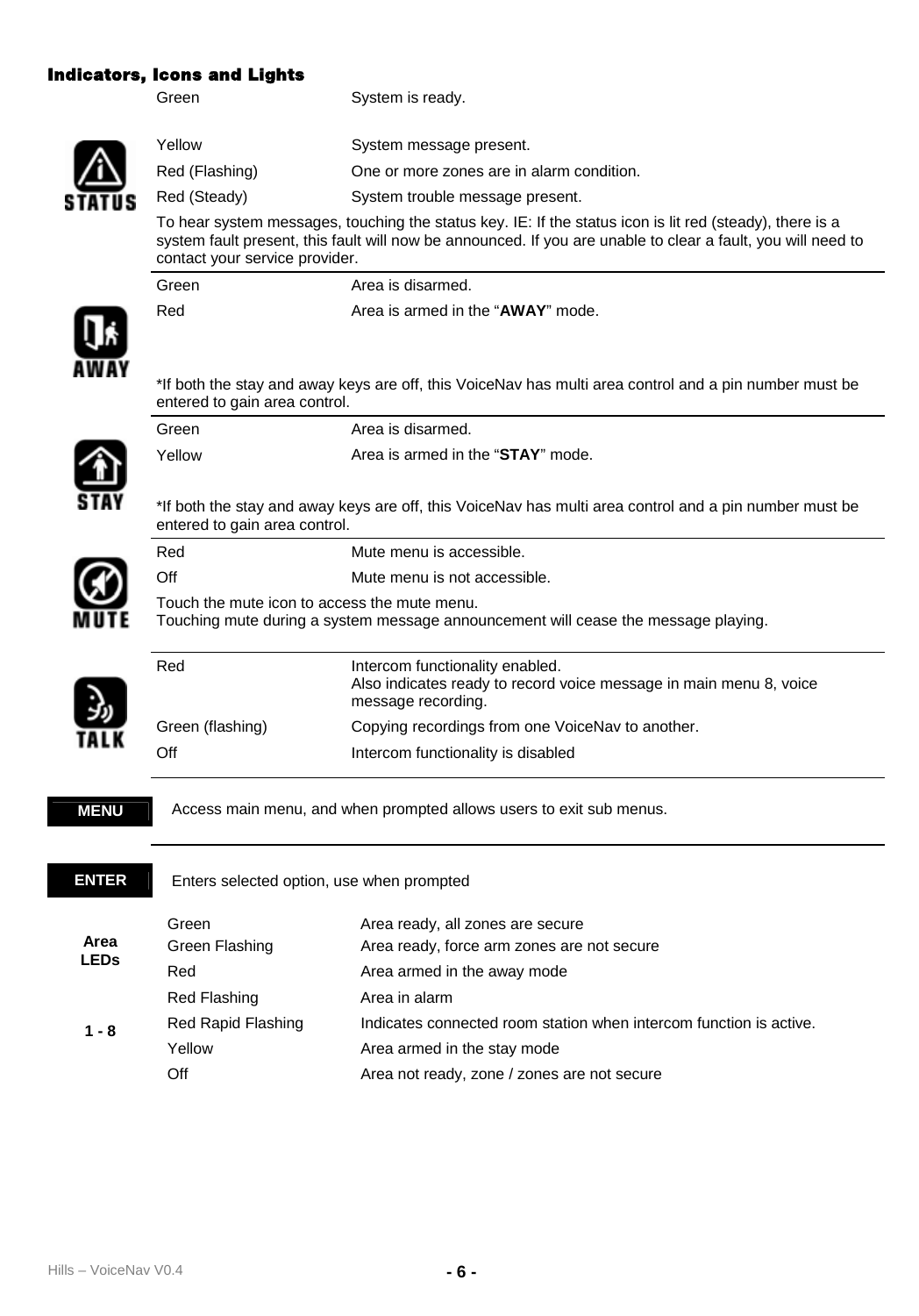## **Away Arming**

Away arming is used when you are leaving and you want the premises protected in your absence. If your service provider has enabled the "forced arming" feature, you will be able to arm your security system with pre-programmed zones not secure. Ideal for systems that have entry / exit doors fitted with door contacts, allowing you to arm your system with the door opened, and protecting the door after its closed. Your VoiceNav will announce all zones that are not secure when armed. You may arm your system by entering your 4 or 6 digit user pin code, or if your service provider has enabled the quick arm feature, you can simply touch the Away key.

| Step | How to:                                                                       | Arm your system in the "Away Mode"    |  |
|------|-------------------------------------------------------------------------------|---------------------------------------|--|
|      |                                                                               |                                       |  |
| 1.   | Close all protected doors and windows, ensure everyone has left the premises. |                                       |  |
|      | ⊕                                                                             | Ensure the status light is lit green  |  |
| 2.   | [AWAY]                                                                        | Touch [Away]                          |  |
|      | <b>OR</b>                                                                     |                                       |  |
|      | [?]-[?]-[?]-[?]                                                               | Enter your 4 or 6 digit user pin code |  |
| 3.   |                                                                               | Vacate the premises immediately       |  |

# **Stay Arming**

Stay arming is used when you are staying in the premises and wish to arm certain zones and bypass others IE: Arming the perimeter of the premises, whilst automatically bypassing all the internal movement sensors. If an armed zone is alarmed whilst your security system is in the stay mode, it will initiate a warning tone at your VoiceNav, your sirens will sound at the end of this warning. Your service provider predetermines this warning time at the time of installation.

| Step | How to:                                                                                                                              | Arm your system in the "Stay Mode"                  |
|------|--------------------------------------------------------------------------------------------------------------------------------------|-----------------------------------------------------|
|      | Close all protected doors and windows. If movement sensors are included in your "stay mode" have<br>everyone move out of those areas |                                                     |
|      | ◉                                                                                                                                    | Ensure the status light is lit green                |
| 2.   | [STAY]                                                                                                                               | Touch [Stay]                                        |
| 3.   | $^\circledR$                                                                                                                         | Your security system is now armed in the stay mode. |

#### **Disarming**

Make your way to the VoiceNay through one of the designated entry / exit doors. When you are detected entering, your VoiceNav will repeat a warning message for the duration of the entry delay until a valid pin code is entered. Your sirens and communicator will activate at the end of the entry delay time if a valid pin code is not entered. Away and Stay modes can be configured with different entry delay times, ask your service provider for further details.

| Step | How to:                                                                                                                                                                                                                                                                                                                                                                                       | Disarm your system from either the "away" or "Stay" Modes                                                    |  |
|------|-----------------------------------------------------------------------------------------------------------------------------------------------------------------------------------------------------------------------------------------------------------------------------------------------------------------------------------------------------------------------------------------------|--------------------------------------------------------------------------------------------------------------|--|
|      | Enter the premises through your designated entry doors. If your security system has been designed to<br>detect your presence when making your way to the VoiceNay, a warning message reminding you to turn off<br>your security system will now commence. If your presence is not detected, no warning message is<br>announced, simply enter your 4 or 6 digit user pin code at your VoiceNav |                                                                                                              |  |
| 2.   |                                                                                                                                                                                                                                                                                                                                                                                               | [ $[?]-[?]-[?]$ ] Enter your 4 or 6 digit user pin code to disarm from either the away or stay arming modes. |  |
|      | ◉                                                                                                                                                                                                                                                                                                                                                                                             | Your system is now disarmed from either the Away or Stay modes.                                              |  |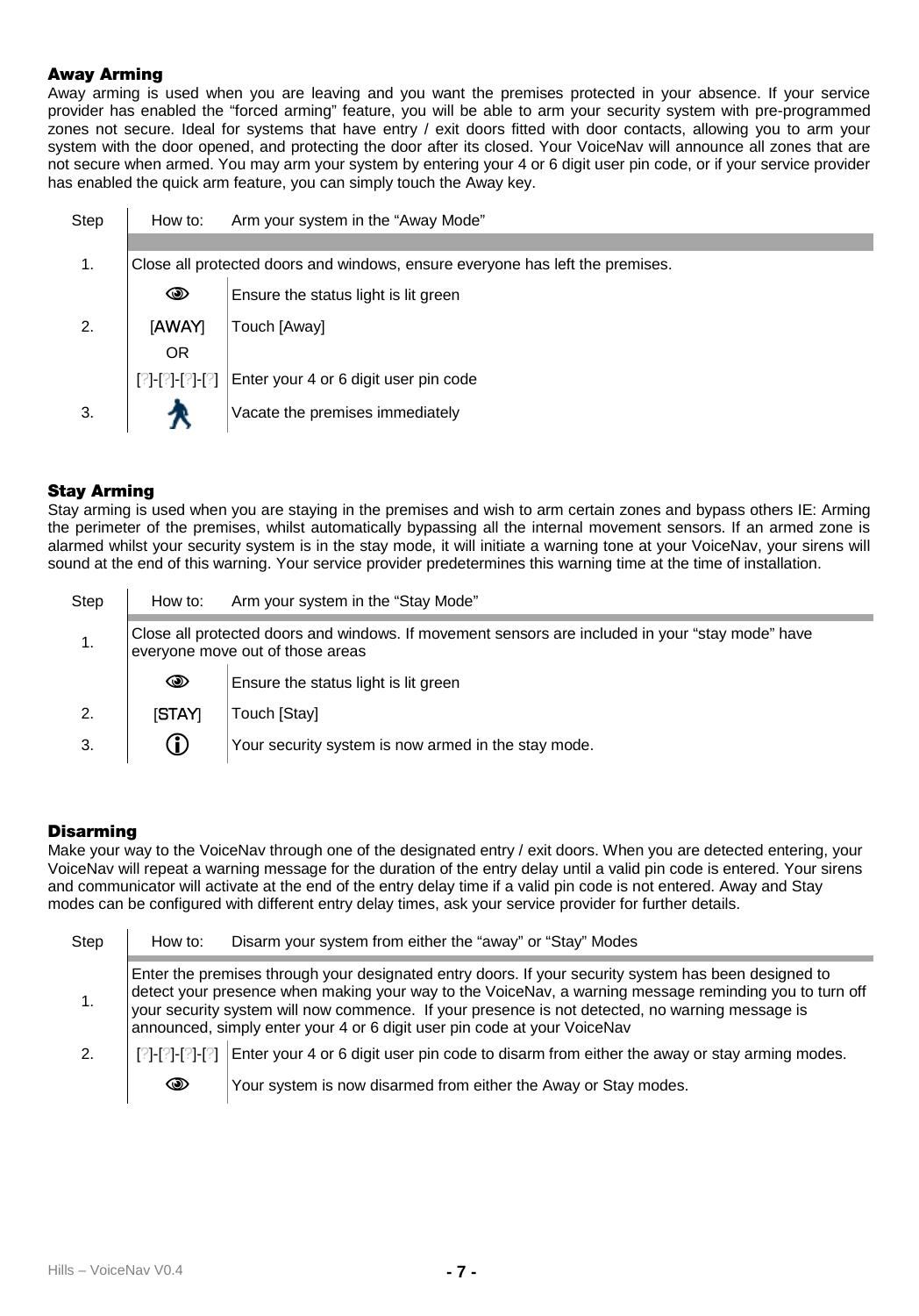#### **Multi Area Arming – "Away mode"- All Areas**

Areas, also known as partitions, are groups of zones that can be controlled independently. your system can be configured with up to eight areas, the individual area condition is indicated at the bottom of your VoiceNav. The authorization level assigned to a user governs which areas a user can control, which means when they enter their pin code, only those areas assigned to that user will be selectable. To have trouble free multi area control, listen and follow all the voice prompts carefully.

| Step | How to:         | Arm all areas in a multi area system in the "Away Mode"                       |  |  |
|------|-----------------|-------------------------------------------------------------------------------|--|--|
| 1.   |                 | Close all protected doors and windows, ensure everyone has left the premises. |  |  |
|      | ◉               | Ensure the status light is lit green                                          |  |  |
| 2.   | [?]-[?]-[?]-[?] | Enter your 4 or 6 digit user pin code.                                        |  |  |
| 3.   | <b>IAWAYI</b>   | Touch [Awav]                                                                  |  |  |
| 4.   | [MENU]          | Touch menu to exit (Optional)                                                 |  |  |
| 5.   |                 | Vacate the premises immediately                                               |  |  |

# **Multi Area Arming – "Away Mode"- Single Areas**

Independent area control adds an enormous amount of flexibility to your security system and your VoiceNav makes it simple to control. You may wish to arm one area in the away mode and disarm another area, whilst arming a third in the stay mode. Just follow the voice prompts and make your selection.

| Step | How to:         | Arm area 1 and area 2 only, in a multi area system in the "Away Mode".                                                                                                                                          |  |
|------|-----------------|-----------------------------------------------------------------------------------------------------------------------------------------------------------------------------------------------------------------|--|
| 1.   |                 | Close all protected doors and windows, ensure everyone has left the areas you wish to arm.                                                                                                                      |  |
|      | ◉               | Ensure the area lights of the areas you wish to arm are lit solid green, indicating all zones in<br>those areas are secure, or flashing green indicating all zones are secure apart from forced<br>armed zones. |  |
| 2.   | [2]-[2]-[2]-[2] | Enter your 4 or 6 digit user pin code.                                                                                                                                                                          |  |
| 3.   | [1]             | Selects area 1                                                                                                                                                                                                  |  |
| 4.   | <b>IAWAYI</b>   | Arms area 1 in the away mode                                                                                                                                                                                    |  |
| 5.   | $^{[2]}$        | Selects area 2                                                                                                                                                                                                  |  |
| 6.   | <b>IAWAYI</b>   | Arms area 2 in the away mode                                                                                                                                                                                    |  |
| 7.   | [MENU]          | Touch menu to exit (Optional)                                                                                                                                                                                   |  |
| 8.   |                 | Vacate the areas being armed immediately                                                                                                                                                                        |  |

#### **Multi Area Disarming – "All Areas"**

Make your way to the VoiceNav through one of the designated entry / exit doors. When you are detected entering, your VoiceNav will repeat a warning message for the duration of the entry delay until a valid pin code is entered. Your sirens and communicator will activate at the end of the entry delay time if a valid pin code is not entered. Away and Stay modes can be configured with different entry delay times, ask your service provider for further details. Note: Only the area where the delay entry time is running will be disarmed, all other armed areas will remain armed.

| Step | How to: | Disarm all areas in a multi area system                                                                                                                                                                                                                                                                                                                                                                                                                                                   |
|------|---------|-------------------------------------------------------------------------------------------------------------------------------------------------------------------------------------------------------------------------------------------------------------------------------------------------------------------------------------------------------------------------------------------------------------------------------------------------------------------------------------------|
|      |         | Enter the premises through your designated entry door. If your security system has been designed to detect<br>your presence when making your way to the VoiceNay, a warning message reminding you to turn off your<br>security system will now commence. If your presence is not detected, no warning message is announced,<br>simply enter your 4 or 6 digit user pin code at your VoiceNav. The following example is for systems that are<br>designed to detect your presence on entry. |
| 2.   |         | [[2]-[2]-[2]-[2] Enter your 4 or 6 digit user pin code                                                                                                                                                                                                                                                                                                                                                                                                                                    |
|      | ☜       | Your system is now disarmed from either the Away or Stay modes.                                                                                                                                                                                                                                                                                                                                                                                                                           |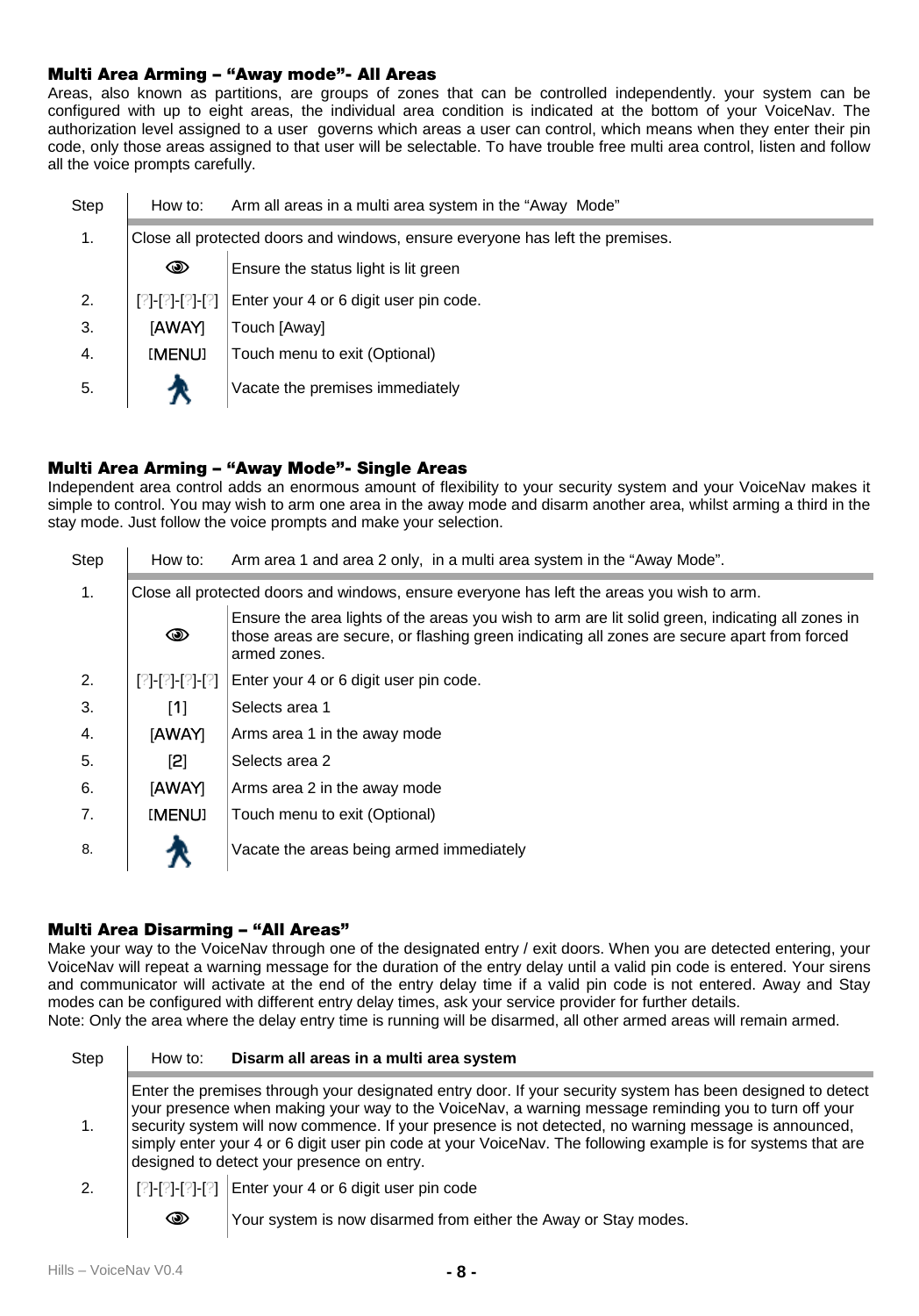**The area that you have entered into is now disarmed, ONLY proceed with steps 3 and 4 if you wish to disarm all other areas** 

|  |     | [?]-[?]-[?]-[?] Enter your 4 or 6 digit user pin code |
|--|-----|-------------------------------------------------------|
|  | וסו | Turns off all remaining areas                         |

### **Intercom Room Calling**

Up to eight VoiceNavs can be configured to deliver room-to-room or global calling (ability to call all rooms simultaneously) intercom functionality. When VoiceNavs are used as intercoms, they are referred to as room stations.

| Step           | How to:       | Call an individual room station. In this example the receiving room station has Voice<br>annunciation and Automatic room answering enabled. |
|----------------|---------------|---------------------------------------------------------------------------------------------------------------------------------------------|
| $\mathbf{1}$ . | [TALK]        | Touch [TALK] to start intercom session.                                                                                                     |
| 2.             | $^{[2]}$      | Enter the room number you wish to call (or Touch [0] to call all rooms, also known as global<br>calling)                                    |
|                |               | Once you are connected, you may proceed to step 3.                                                                                          |
| 3.             | [TALK]        | Touch and hold the talk key to speak, release to listen                                                                                     |
| 4.             | <b>IMENUT</b> | Touch menu to exit                                                                                                                          |

## **Emergency Activation Keys**

Three (3) emergency icons are available via your VoiceNav to provide personal support in areas of: Medical, Police (duress) and Fire alarm. To activate these functions touch the required key for two seconds. You should only touch these keys in an emergency situation that requires a response by a central station. Check with your service provider to find out if your security system has these function keys enabled and clarify what responses, if any, will be provided upon activation.



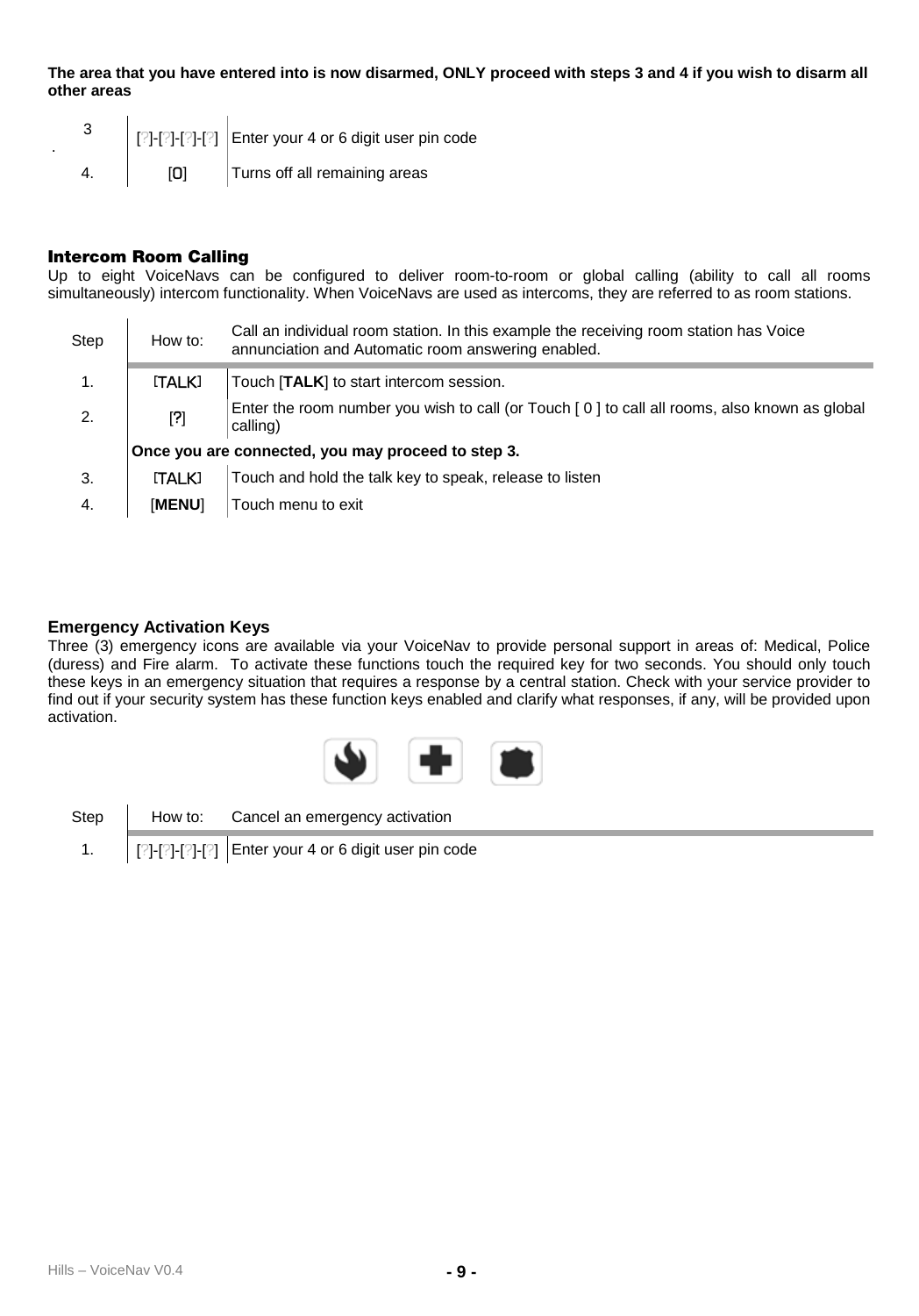# **Understanding the Main Menu**

Touching the [MENU] key access the VoiceNavs main menu , here you will find the 10 main features used for<br>customisation and setup of your security system. With its inbuilt intuitive voice prompts aiding you through all men starts to instruct you on what to do next, simply select the option you wish to access and follow the voice prompts.

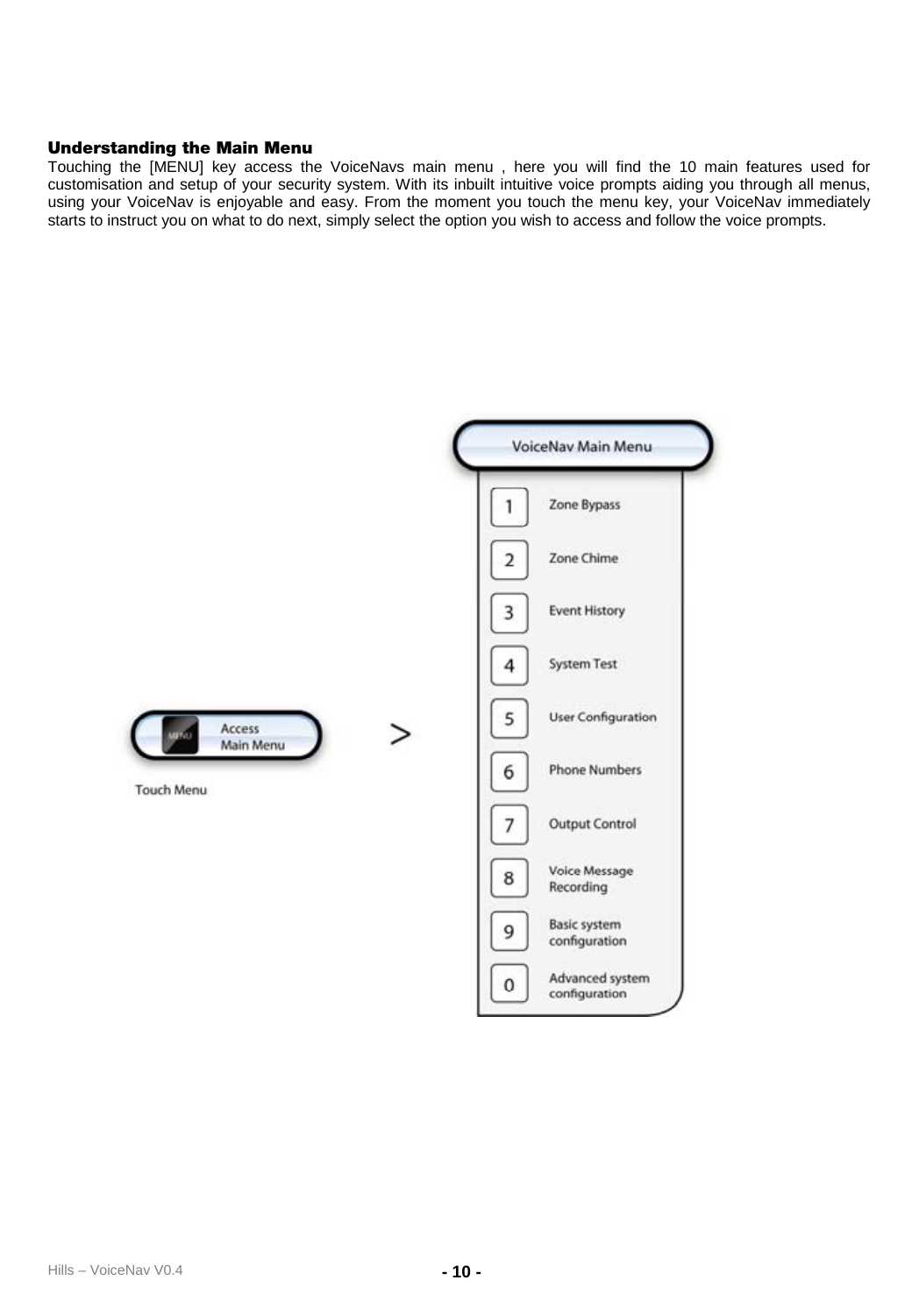# **To Control Zone Bypass – Menu 1**

The zone bypass menu is used to bypass (isolate) selected zones in your security system. A bypassed zone is not capable of activating an alarm, as it is temporarily removed from your system. This option is commonly used to bypass zones that require service, or zones that you wish to temporarily add to your "stay mode". Whilst still offering security on the remaining zones, bypassing zones lowers your level of security and caution should be exercised. All bypassed zones are reset and cleared from memory when your security system is next armed / disarmed. Your security system must be disarmed (turned off) before being able to bypass zones. After bypassing your selected zones, your security system must be armed (turned On) in either the away or stay mode to secure the remaining zones.

# **How to: Bypass a single zone.**

| Step         | Example:               | How to bypass zone 5                                                                                                                                                                                       |
|--------------|------------------------|------------------------------------------------------------------------------------------------------------------------------------------------------------------------------------------------------------|
| 1.           | $[MENT - 1]$           | Selects main menu - Option 1, To control zone bypass                                                                                                                                                       |
| 2.           | [5] - [ <b>ENTER</b> ] | Selects zone 5.                                                                                                                                                                                            |
|              |                        | Note: If your zone number is higher than single digit, enter the 1, 2 or 3 digits indicating<br>you wish to select followed by enter at step 2. IE: Touch [1]-[2]-[8] [ENTER]<br>the zone<br>for zone 128. |
| 3.           | [0]                    | Toggles zone 5 from un-bypassed to bypassed state (Or if already bypassed, from<br>bypassed to un-bypassed)                                                                                                |
| $\mathbf{4}$ | [MENU]                 | Exits back to main menu ("Touch [1] to control zone bypassetcetc)                                                                                                                                          |
| 5.           | [MENU]                 | Touch menu to exit                                                                                                                                                                                         |

Note: Touch status to check bypassed zones, or simply arm your security system and all bypassed zones will be announced automatically.

# **To Control Zone Chime – Menu 2**

You can setup your VoiceNav so that it will "beep" when programmed zones are tripped or activated, this is called chime. Chime mode does not trigger any alarms, and is only used as a low level alert such as a customer entry door. You can add and delete zones from the "chime group" offering a very flexible chime mode feature. The zones you have selected to be in the "chime group" stay in memory and are not cleared when the security system is armed and disarmed.

# **How to: Control chime mode**

| Step | Example:     | Turning On / Off Chime Mode                                       |
|------|--------------|-------------------------------------------------------------------|
|      | [MENU] - [2] | Selects main menu - Option 2, Chime Mode.                         |
| 2.   | [0]          | Toggles chime mode On / Off                                       |
| 3.   | [MENU]       | Exits back to main menu ("Touch [1] to control zone bypassetcetc) |
| 4.   | [MENU]       | Touch menu to exit                                                |

## **How to: Add a zone to the chime group**

| Step | Example:          | Adding zone 4 chime group                                                                                                                                                                                  |
|------|-------------------|------------------------------------------------------------------------------------------------------------------------------------------------------------------------------------------------------------|
| 1.   | [MENU] - [2]      | Selects main menu - Option 2, Chime Mode.                                                                                                                                                                  |
| 2.   | $[4]$ - $[ENTER]$ | Selects zone 4.                                                                                                                                                                                            |
|      |                   | Note: If your zone number is higher than single digit, enter the 1, 2 or 3 digits indicating<br>you wish to select followed by enter at step 2. IE: Touch [1]-[2]-[8] [ENTER]<br>the zone<br>for zone 128. |
| 3.   | [O]               | Set / Unset chime to this zone and adds it to the chime group                                                                                                                                              |
| 4.   | [MENU]            | Exits back to main menu ("Touch [1] to control zone bypassetcetc)                                                                                                                                          |
| 5.   | [MENU]            | Touch menu to exit                                                                                                                                                                                         |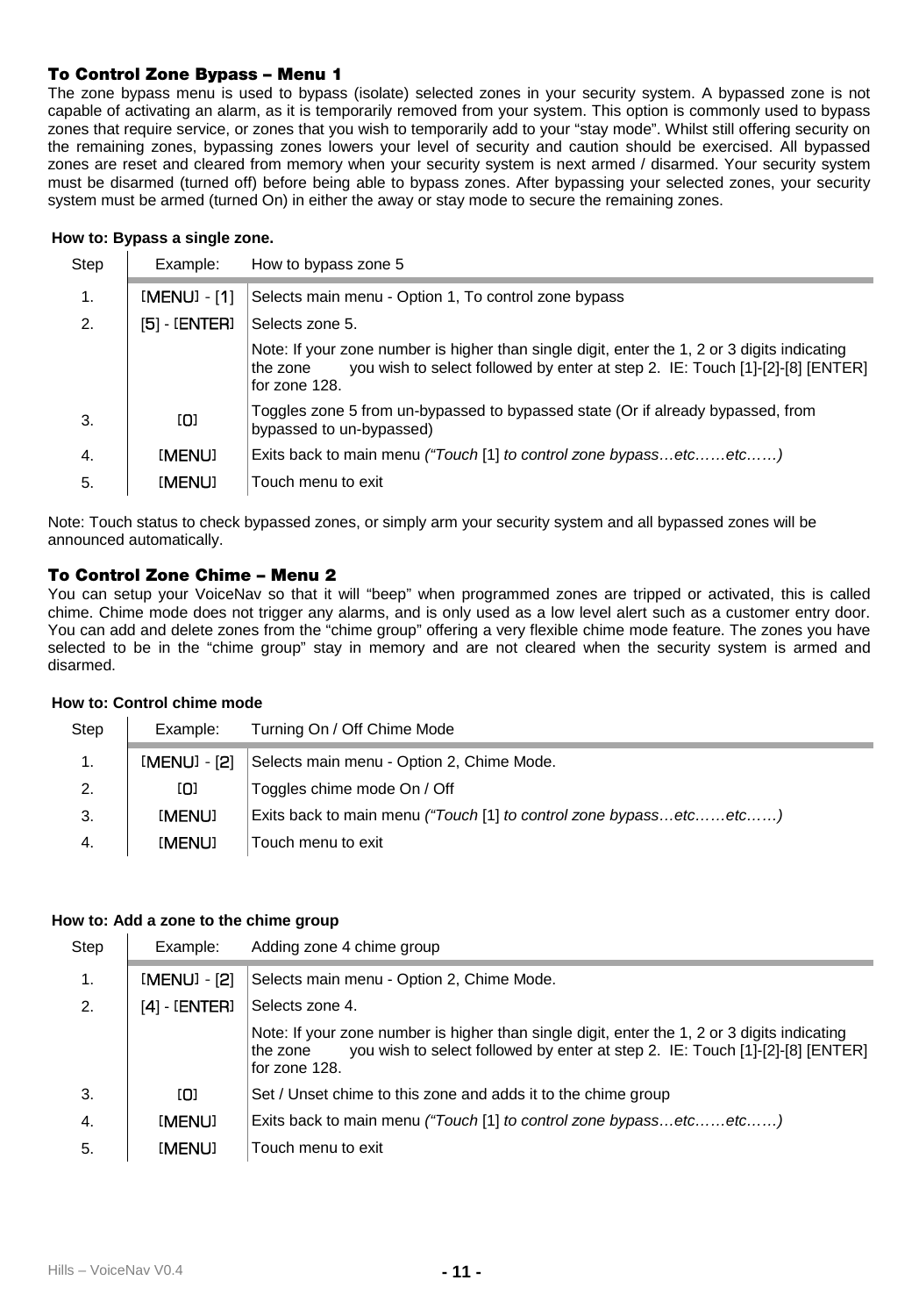#### **System Event History – Menu 3**

The Event History menu is used to listen to the last 185 events that occurred in your security system. These events are held within your security system, and include events such as, arming, disarming, system faults and alarmed zones. All events are time date stamped so ensure your clock is set correctly in menu 9. Alarm memory is a quick recall of the last zone(s) that caused your security system to go into alarm condition.

#### **How to: View alarm memory**

| Step | Example:        | To review the zone / zones that caused the last alarm condition   |
|------|-----------------|-------------------------------------------------------------------|
| 1.   | [MENU] - [3]    | Selects main menu - Option 3, Event History.                      |
| 2.   | [2]-[2]-[2]-[2] | Enter your 4 or 6 digit Master pin code                           |
| 3.   | [1]             | To reviews last alarm memory                                      |
| 4.   | [MENU]          | Moves back to alarm memory / event history selection              |
| 5.   | [MENU]          | Exits back to main menu ("Touch [1] to control zone bypassetcetc) |
| 6.   | [MENU]          | Touch menu to exit                                                |

#### **How to: Review event history**

| Step | Example:        | To review events held within your security system (up to 185 events are stored)     |
|------|-----------------|-------------------------------------------------------------------------------------|
| 1.   | [MENU] - [3]    | Selects main menu - Option 3, Event History.                                        |
| 2.   | [?]-[?]-[?]-[?] | Enter your 4 or 6 digit Master pin code                                             |
| 3.   | [2]             | To reviews last alarm memory                                                        |
|      |                 | Touch [Enter] for next event, touch [0] for previous event, touch [Menu] to go back |
| 4.   | [MENU]          | Moves back to alarm memory / event history selection                                |
| 5.   | [MENU]          | Exits back to main menu ("Touch [1] to control zone bypassetcetc)                   |
| 6.   | [MENU]          | Touch menu to exit                                                                  |

**Note: To simplify reviewing of alarm memory or system event history, first record user names, zone names, outputs and area names in menu 8 – Recordings. Your VoiceNav will now announce all these events by name.** 

#### **System Test – Menu 4**

Your security system is made up of different components, brought together to produce a very powerful, yet easy to use security system. These components are your noisemakers, communicator, back up battery and detection devices. All these different components require regular testing and maintenance in order for them to remain in peak operational performance. These components can be tested from this menu, and should be scheduled for a weekly test. Failure to conduct regular testing can result in system failure when most required. The four available system tests are:-

# **1. Siren Test**

The Sirens are used as audible deterrents in the event of your security system activating. As this test sounds all the audible devices connected to your security system, it is advisable to notify neighbours and other persons within the premises prior to activating this test.

#### **2. Communicator Test**

The Communicator is located within your security system. The communicator, (if enabled), is the device that communicates with a central station who analyse all the incoming alarm signals and engage the appropriate responses / services dependant on the type of alarm signals received. Alternatively the communicator can be enabled to call an alternate phone number, like a mobile phone, this is sometimes called self-monitoring or domestic dialing. When testing your communicator, no sirens will sound and a test message will be sent to the central station for confirmation of the test. If self monitored, the person answering the number programmed in your security system will hear a siren sound when they answer the phone. Contact the central station and any person whose phone numbers are programmed in the system prior to activating this the communicator test. The communicator test is only available if your security system has been setup to dial a central station, or enabled for domestic dialing.

#### **3. Battery Test**

The backup battery is housed within your security systems main control box and provides power when mains power has been interrupted. Prolonged operation on the backup battery will result in total system failure so the condition of the battery is critical to sustain the power required for the longest period of time. It is recommended to change your battery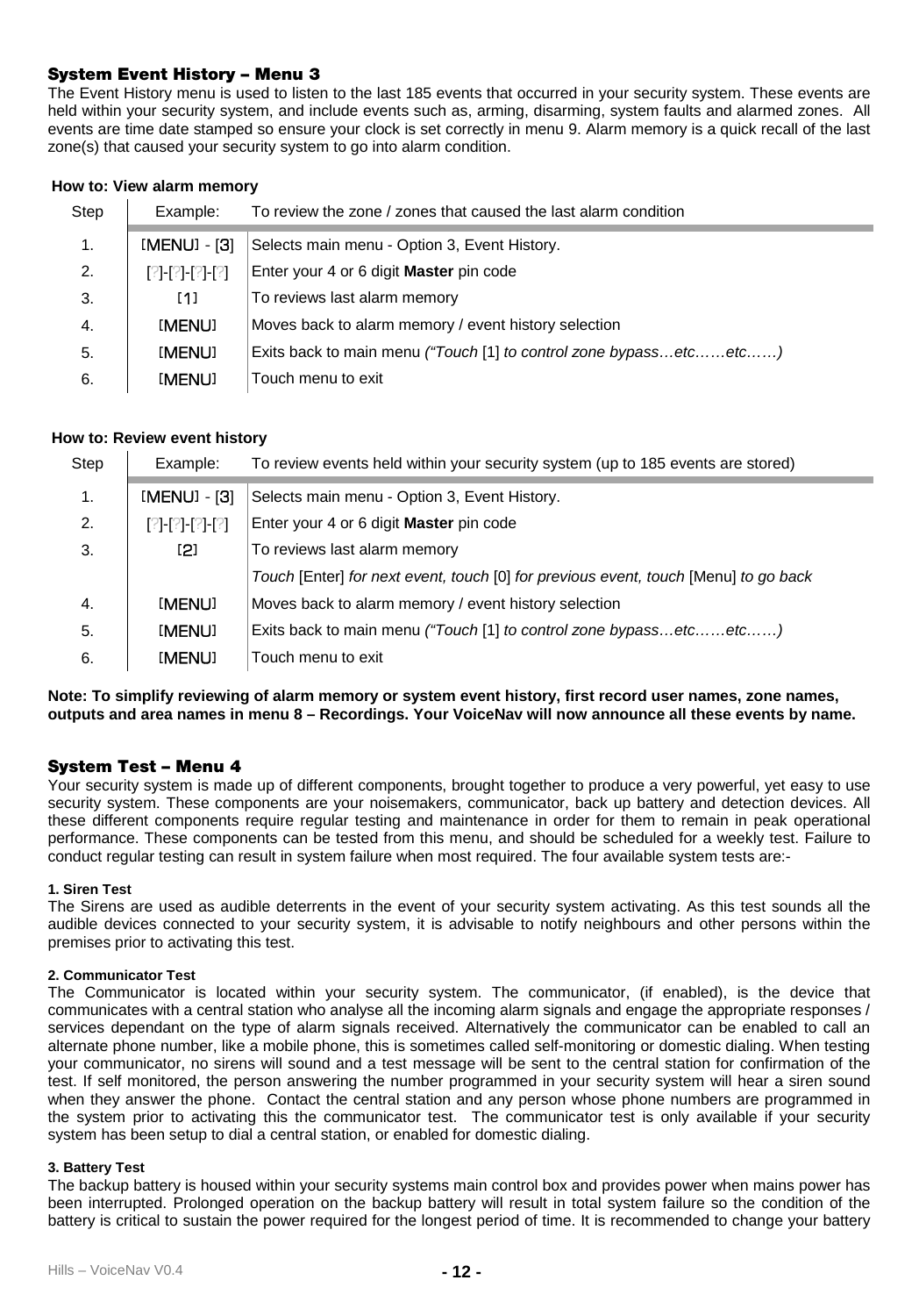at periodical intervals, please refer to your service provider for further information. This feature is used to test the condition of your back up battery.

#### **4. Zone Walk Test**

Zone Walk test is used to test the connectivity between your alarm devices IE: movement sensors, door contacts etc, and your security system. When in walk test mode your VoiceNav will emit the chime "beep" each time a zone is activated, and chirp the outside siren. Area Lights will also blink red after a detection device in that area has been activated. You must exit Walk Test mode when you are satisfied all the zones function correctly. Your communicator will not function during this test.

| Step           | How to:          | Perform a siren test                                                |
|----------------|------------------|---------------------------------------------------------------------|
| $\mathbf{1}$ . | [MENU] - [4]     | Selects main menu - Option 4, System Test                           |
| 2.             | [21-[21-[21-[21] | Enter your 4 or 6 digit Master pin code                             |
| 3.             | [1]              | Selects the siren testing. External and internal sirens will sound. |
| 4.             | [MUTE]           | To stop sirens (Within 30 seconds)                                  |
| 5.             | [MENU]           | Exits back to main menu ("Touch [1] to control zone bypassetcetc)   |
| 6.             | [MENU]           | Touch menu to exit                                                  |

| Step           | How to:         | Perform a communicator test                                       |
|----------------|-----------------|-------------------------------------------------------------------|
| $\mathbf{1}$ . | [MENU] - [4]    | Selects main menu - Option 4, System Test                         |
| 2.             | 121-121-121-121 | Enter your 4 or 6 digit Master pin code                           |
| 3.             | [2]             | Selects communicator test                                         |
| 4.             | [MENU]          | Moves back to component test selection. (step 3)                  |
| 5.             | [MENU]          | Exits back to main menu ("Touch [1] to control zone bypassetcetc) |
| 6.             | [MENU]          | Touch menu to exit                                                |

| Step | How to:          | Perform a battery test                                            |
|------|------------------|-------------------------------------------------------------------|
| 1.   | [MENU] - [4]     | Selects main menu - Option 4, System Test                         |
| 2.   | [21-121-121-121] | Enter your 4 or 6 digit Master pin code                           |
| 3.   | [3]              | Selects battery test                                              |
| 4.   | [MENU]           | Moves back to component test selection. (step 3)                  |
| 5.   | [MENU]           | Exits back to main menu ("Touch [1] to control zone bypassetcetc) |
| 6.   | [MENU]           | Touch menu to exit                                                |

Note: If your battery, or communicator fails its test, please contact your service provider.

| Step | How to:         | Perform a zone walk test                                                                                                                          |
|------|-----------------|---------------------------------------------------------------------------------------------------------------------------------------------------|
| 1.   | [MENU] - [4]    | Selects main menu - Option 4, System Test                                                                                                         |
| 2.   | [?]-[?]-[?]-[?] | Enter your 4 or 6 digit Master pin code                                                                                                           |
| 3.   | [4]             | Selects zone walk test                                                                                                                            |
| 4.   | Х               | Activate all detection devices, by walking within the field of view of motion sensors and<br>opening and closing all protected windows and doors. |
| 5.   | <b>ISTATUS1</b> | Touch status to review tested zones                                                                                                               |
| 6.   | [MENU]          | Moves back to component test selection. (step 3)                                                                                                  |
| 7.   | [MENU]          | Exits back to main menu ("Touch [1] to control zone bypassetcetc)                                                                                 |
| 8.   | [menu]          | Touch menu to exit                                                                                                                                |

l.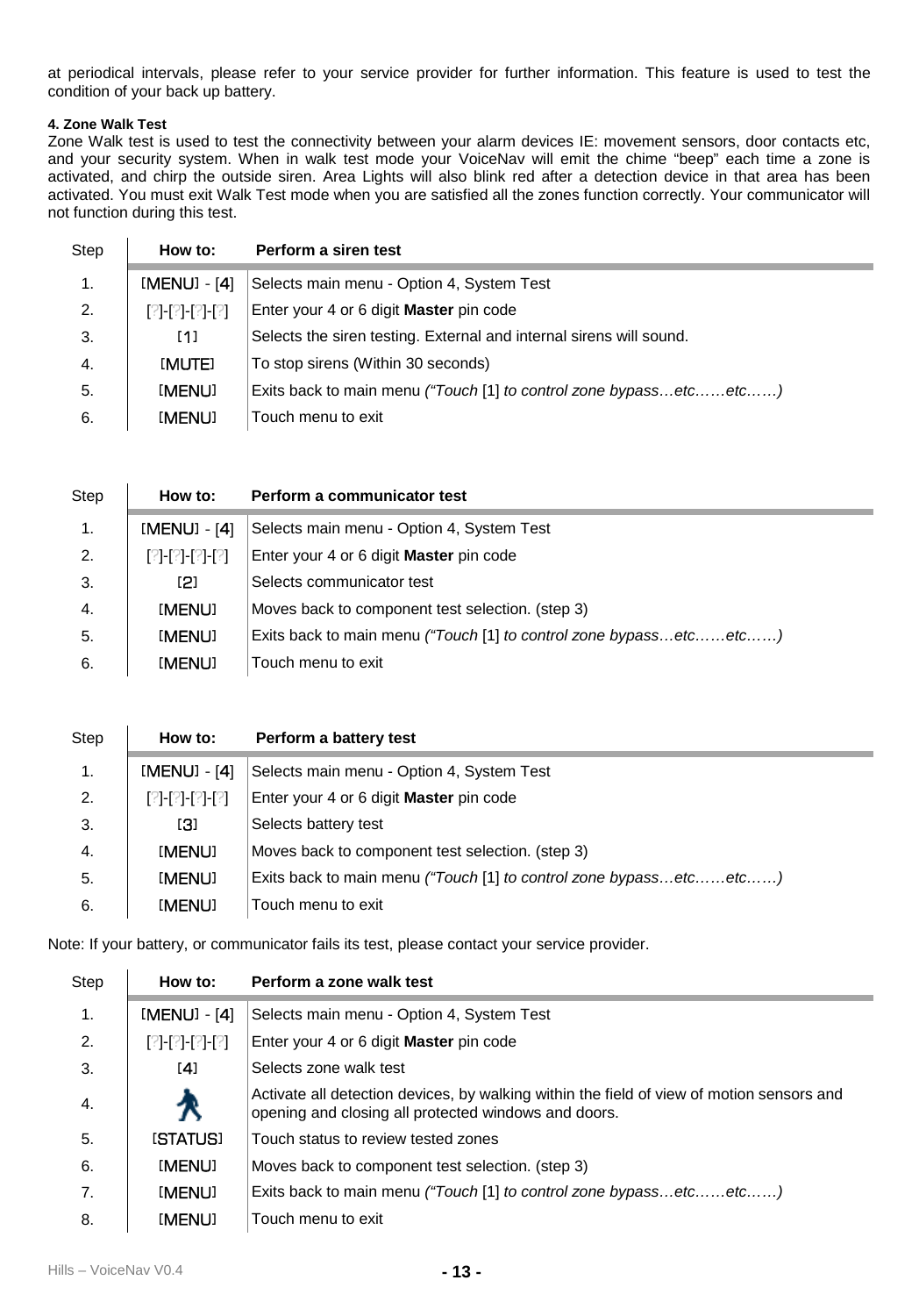# **User Configuration – Menu 5**

The user configuration menu is where user pin codes are assigned to users, a user code is used to arm and disarm areas within your security system. They are generally four digits in length, but can be configured by your service provider to be six digits in length if this level of security is required. The user configuration menu is where you also assign area control and adjust authorisation levels to each user. Assigning areas to users, determines which sections (areas) of the security system a user may access. The authorisation level determines the options available to that user, user authorisation is where you would alter and increase a users authority to become a **Master Code.** Master codes can only create, delete or modify user codes with equal or less authority than themselves.

#### **How to: Configure (set up) a new pin code for a specific user**

| Step | Example:                          | Configure pin code 2580 for user 4.                               |
|------|-----------------------------------|-------------------------------------------------------------------|
| 1.   | [MENU] - [5]                      | Selects main menu - Option 5, User configuration                  |
| 2.   | [?]-[?]-[?]-[?]                   | Enter your 4 or 6 digit Master pin code                           |
| 3.   | [1]                               | Selects configure user pin                                        |
| 4.   | [4] - [ENTER]                     | Selects user 4.                                                   |
| 5.   | (21-(51-(81-(0)<br><b>IENTERI</b> | Sets user 4 pin code as 2580                                      |
| 6.   | [MENU]                            | Moves back to user configuration (step 3)                         |
| 7.   | [MENU]                            | Exits back to main menu ("Touch [1] to control zone bypassetcetc) |
| 8.   | [MENU]                            | Touch menu to exit                                                |

#### **How to: Delete a pin code from a specific user**

| Step | Example:        | Delete the pin code that is configured for user 4.                |
|------|-----------------|-------------------------------------------------------------------|
| 1.   | [MENU] - [5]    | Selects main menu - Option 5, User configuration                  |
| 2.   | [?]-[?]-[?]-[?] | Enter your 4 or 6 digit Master pin code                           |
| 3.   | [1]             | Selects configure user pin                                        |
| 4.   | [4] - [ENTER]   | Selects user 4.                                                   |
| 5.   | [0] - [ENTER]   | To disable user                                                   |
| 6.   | [MENU]          | Moves back to user configuration (step 3)                         |
| 7.   | [MENU]          | Exits back to main menu ("Touch [1] to control zone bypassetcetc) |
| 8.   | [MENU]          | Touch menu to exit                                                |

# **How to: Remove area control from a specific user**

| Step | Example:        | Remove control of area 2 from user 4. In this example we presume a total of two areas<br>only. |
|------|-----------------|------------------------------------------------------------------------------------------------|
| 1.   | [MENU] - [5]    | Selects main menu - Option 5, User configuration                                               |
| 2.   | [?]-[?]-[?]-[?] | Enter your 4 or 6 digit Master pin code                                                        |
| 3.   | [2]             | Selects configure user area                                                                    |
| 4.   | [4] - [ENTER]   | Selects user 4.                                                                                |
| 5.   | [2]             | Deselects area 2                                                                               |
| 6.   | [MENU]          | Moves back to user configuration (step 3)                                                      |
| 7.   | [MENU]          | Exits back to main menu ("Touch [1] to control zone bypassetcetc)                              |
| 8.   | [MENU]          | Touch menu to exit                                                                             |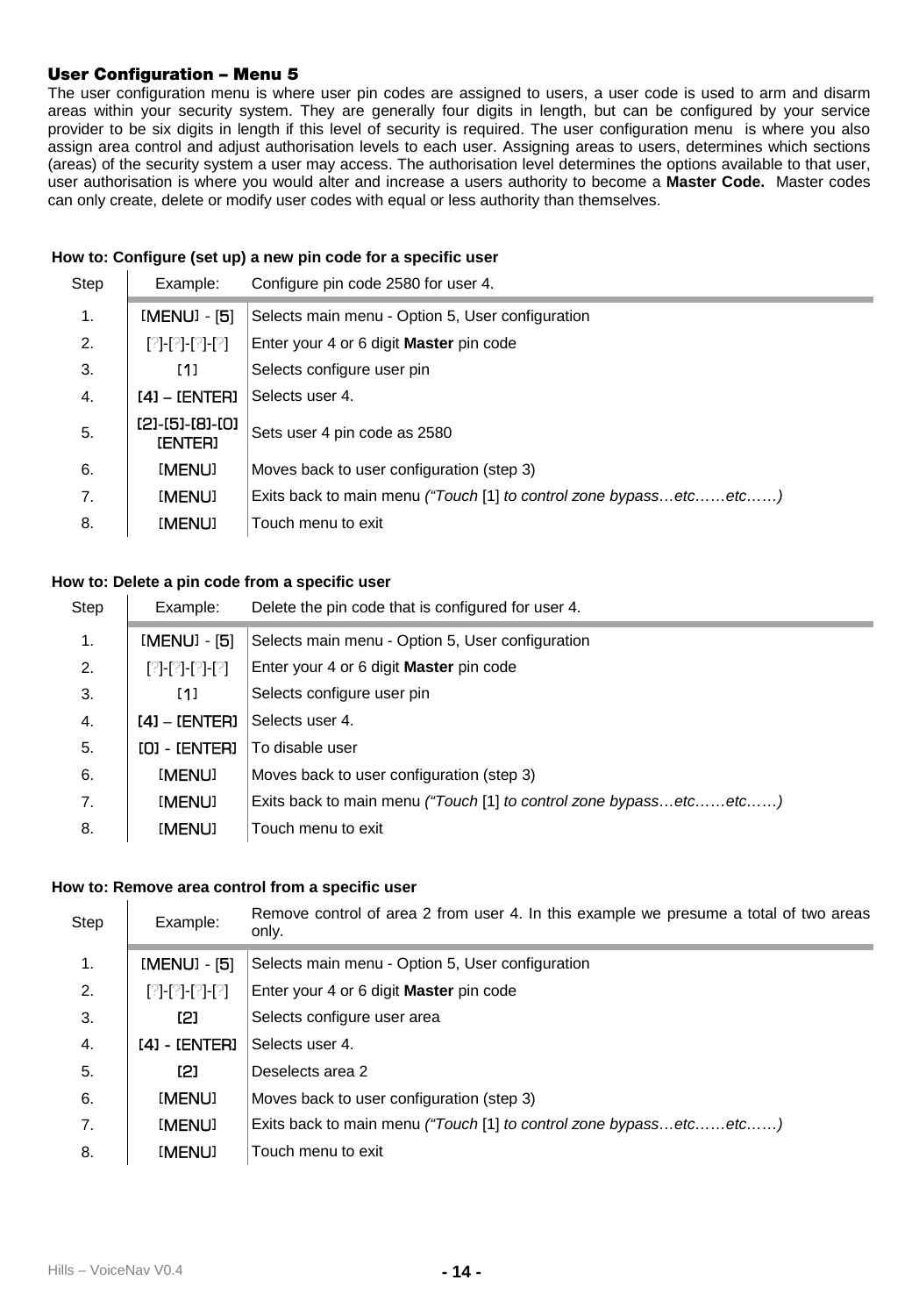# **How to: Configure Authority levels for Users**

| Step | Example:        | Change user 6 to a master code.                                   |
|------|-----------------|-------------------------------------------------------------------|
| 1.   | [MENU] - [5]    | Selects main menu - Option 5, User configuration                  |
| 2.   | [2]-[2]-[2]-[2] | Enter your 4 or 6 digit Master pin code                           |
| 3.   | [3]             | Selects configure user authority                                  |
| 4.   | [6] - [ENTER]   | Selects user 6. (See table 1)                                     |
| 5.   | [4]             | Selects option 4, master code authority                           |
| 6.   | [MENU]          | Moves back to user configuration (step 3)                         |
| 7.   | [ <b>MENU</b> ] | Exits back to main menu ("Touch [1] to control zone bypassetcetc) |
| 8.   | [MENU]          | Touch menu to exit                                                |

| Table 1. |                             |   | <b>User Authority Options Selection Table</b> |
|----------|-----------------------------|---|-----------------------------------------------|
|          | Reserved                    | 5 | Arm / disarm code                             |
| ව        | Arm Only                    | 6 | Allowed to bypass zones                       |
| 3)       | Arm only after close window |   | User code will send open, close reports       |
| (4)      | Master code authority       | 8 | Must be off.                                  |

Note: Refer to area lights for selected options. Area light lit solid red indicates feature is selected

#### **Note:**

The system must be disarmed before accessing user configuration.

Do not remove all areas from a users area control. Use extreme caution when modifying a user with master code authority.

To simplify configuring users areas and pins, first record user names, zone names and area names in menu 8 Recordings, your VoiceNav will then announce all these events by name.

Your control panel determines the number of available user pin codes, contact your service provider to confirm available user pin codes on your system.

If you attempt to enter a user pin code in your security system that is being used by another user, your VoiceNav will announce *Pin code has failed* followed by three fast beeps, simply select another pin code.

Keep user pin information in a safe place, do not disclose your pin to others.

# **Phone Number Configuration – Menu 6**

If self-monitoring (also known as domestic dialling) is enabled, and a suitable connection to the telephone network is established, your security system can be programmed to call three different numbers in the event of an alarm condition. These are Alarm phone numbers 1,2 and 3. Caution should be used when selecting self-monitoring, as it does not offer the same level of protection that a professional central station can provide.

#### **How to: Enter phone numbers.**

| Example:        | Programming in alarm phone number 1.                              |
|-----------------|-------------------------------------------------------------------|
| [MENU] - [6]    | Selects main menu - Option 6, Phone Number Configuration          |
| [2]-[2]-[2]-[2] | Enter your 4 or 6 digit Master pin code                           |
| [1]             | Selects alarm phone number 1.                                     |
| Phone Number    | Enter the phone number that alarm phone number 1 will dial.       |
| <b>IENTERI</b>  | Accepts the phone number entered                                  |
| [MENU]          | Moves back to Phone number configuration.                         |
| [MENU]          | Exits back to main menu ("Touch [1] to control zone bypassetcetc) |
| [MENU]          | Touch menu to exit                                                |
|                 |                                                                   |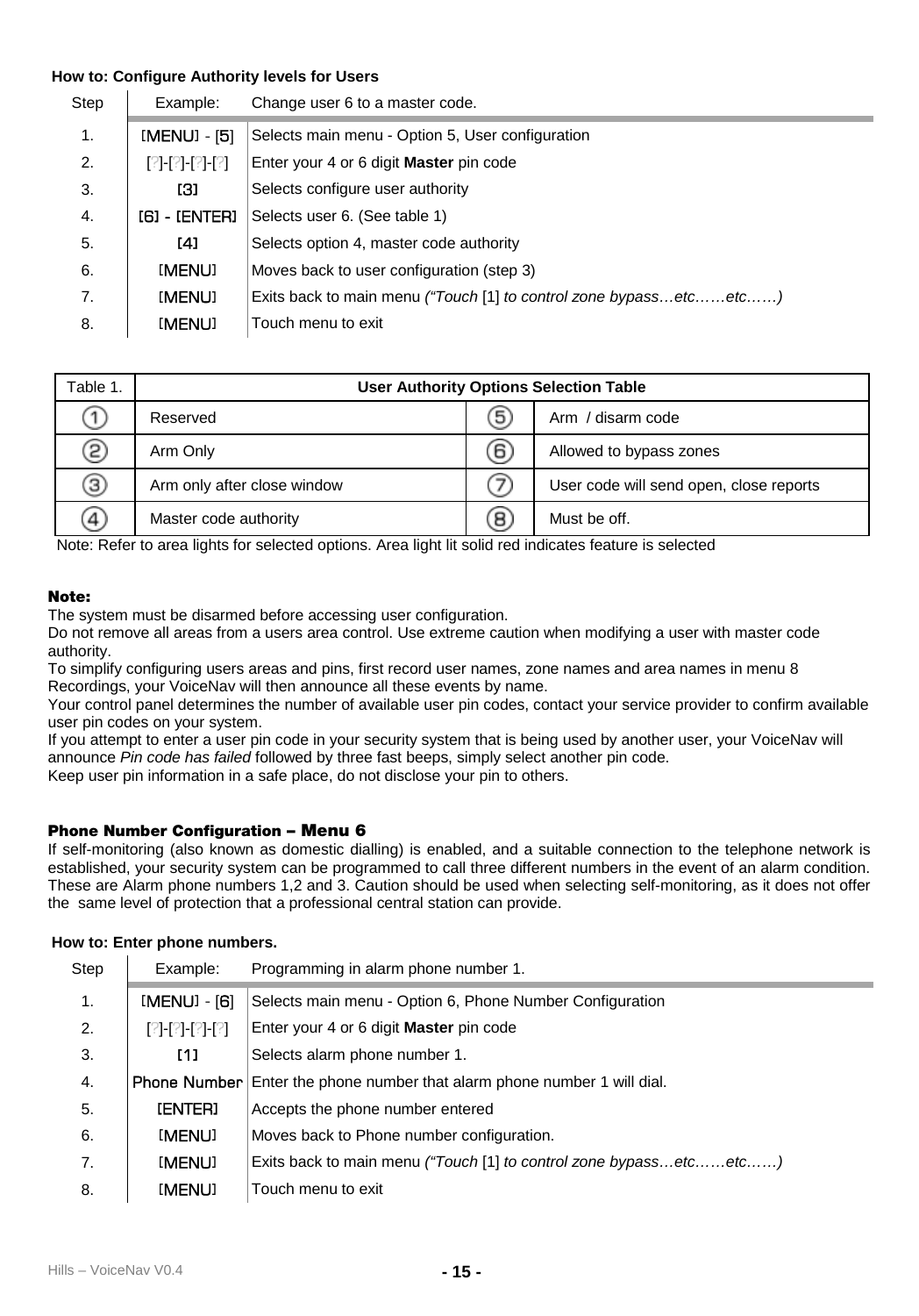#### **How to: Delete phone numbers.**

| Step | Example:        | Delete alarm phone number 1.                                      |
|------|-----------------|-------------------------------------------------------------------|
| 1.   | [MENU] - [6]    | Selects main menu - Option 6, Phone Number Configuration          |
| 2.   | [?]-[?]-[?]-[?] | Enter your 4 or 6 digit Master pin code                           |
| 3.   | [1]             | Selects alarm phone number 1.                                     |
| 4.   | ומז             | Disables alarm phone number 1.                                    |
| 5.   | <b>IENTERI</b>  | Accepts deletion                                                  |
| 6.   | [MENU]          | Moves back to Phone Number Configuration.                         |
| 7.   | [MENU]          | Exits back to main menu ("Touch [1] to control zone bypassetcetc) |
| 8.   | [MENU]          | Touch menu to exit                                                |

# **Note:**

.

On the following pages you will find examples for entering and deleting alarm phone number one. To enter or delete other phone numbers, change only your phone number selection at step 3. Remember to seek permission from the owners of the phone numbers that you enter, and it is recommended that a communication test be carried out to verify connectivity. Additional equipment is required for Divert and SMS messaging, ask your service provider for further details

#### **Output Control – Menu 7**

Your security system can be configured to control up to 16 outputs. These outputs can be used for a variety of applications, such as external lighting control, electric shutter control or even garage door control. As additional equipment is required to enable these features, please contact your service provider for further details.

## **How to: Control outputs**

| Step | Example:     | Control connected outputs                                         |
|------|--------------|-------------------------------------------------------------------|
| 1.   | [MENU] - [7] | Selects main menu - Option 7, Output Control                      |
| 2.   | [5] LENTERI  | Selects output 5                                                  |
| 3.   | [?]          | Touch [1] to turn output on, touch [2] to turn output off.        |
| 4.   | [MENU]       | Moves back to output selection.                                   |
| 5.   | [MENU]       | Exits back to main menu ("Touch [1] to control zone bypassetcetc) |
| 6.   | [MENU]       | Touch menu to exit                                                |

Note: You can record names for up to 16 outputs, making it easier to identify individual outputs later on. You can record these names in menu 8, Voice message Recordings.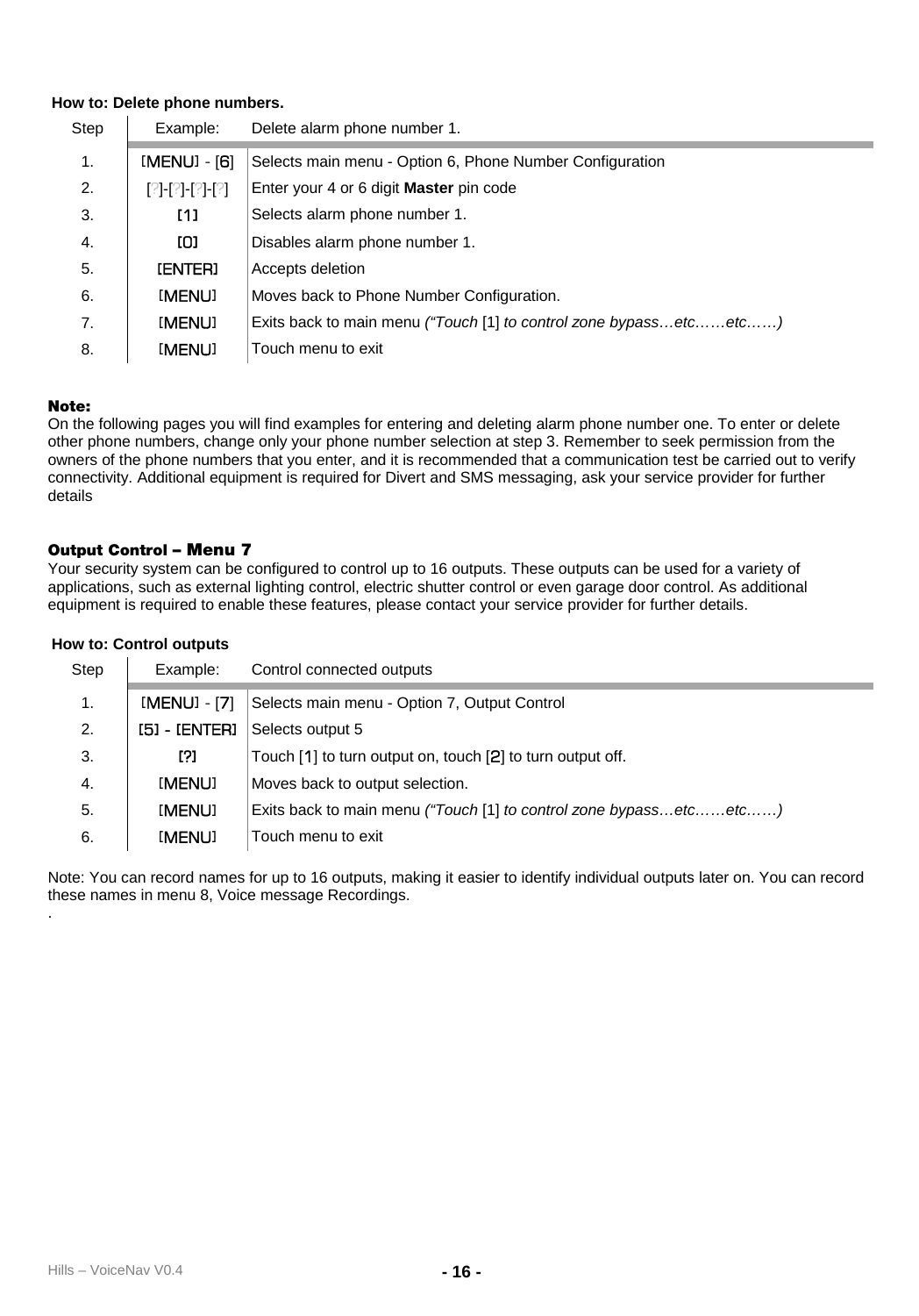# **Voice Message Recording – Menu 8**

With the VoiceNav there is no more need to memorize who has what user code, or what zone number is that sensor in the lounge room. Menu 8 allows you to record names against users, zones, areas, rooms and outputs creating an extremely user friendly security system. You can also use your VoiceNav like a digital message board, leaving entry messages for users to hear when they disarm the system and reminder messages for users exiting the system. Getting organized is essential for fast multiple entry of recording, make a list of all the users, zones, areas, outputs and room names and have them on hand when you begin your recordings. As user 1 is a master code by default, this user should be reserved for the person within your organization or household that will take responsibility for creating and deleting other user codes.

Please note that voice recording is limited to the first 64 zones, library words must be used for all additional zones above zone 64.

# **How to: Record an Entry or Exit Message.**

| Step           | Example:                   | To record an entry or exit message for the first time.                  |                                          |
|----------------|----------------------------|-------------------------------------------------------------------------|------------------------------------------|
| $\mathbf{1}$ . | [MENU] - [8]               | Selects main menu - Option 8, Voice Message Recording                   |                                          |
| 2.             | [?]-[?]-[?]-[?]            | Enter your 4 or 6 digit Master user pin code                            |                                          |
| 3.             | 121                        | [1] Selects exit message recording, [2] Selects entry message recording |                                          |
| 4.             | <b>ITALKI</b>              | You must touch and hold talk.                                           | (Touch Mute to disable existing message) |
|                | $\left(\frac{1}{2}\right)$ | Record now (10 seconds recording time)                                  |                                          |
| 5.             | [MENU]                     | Moves back to voice message recording                                   |                                          |
| 6.             | [MENU]                     | Exits back to main menu ("Touch [1] to control zone bypassetcetc)       |                                          |
| 7.             | [MENU]                     | Touch menu to exit                                                      |                                          |

#### **How to: Record a user name, zone name, area name, output name, or room name**

| Step | Example:              | To record a zone name for zone number 3.                                  |
|------|-----------------------|---------------------------------------------------------------------------|
| 1.   | [MENU] - [8]          | Selects main menu - Option 8, Voice Message Recording                     |
| 2.   | [2]-[2]-[2]-[2]       | Enter your 4 or 6 digit Master user pin code                              |
|      |                       | Select from the options below                                             |
| 3.   | 121                   | [3] selects user name                                                     |
|      |                       | [4] selects zone name                                                     |
|      |                       | [5] selects area name                                                     |
|      |                       | [6] selects output name                                                   |
|      |                       | [7] selects room name                                                     |
| 4.   | [?] - [ENTER]         | Select which User, Zone, Area, Output or Room number to record            |
| 5.   | <b>ITALKI</b>         | You must touch and hold talk.                                             |
|      | $\left(\cdot\right))$ | Record now (2.5 seconds recording time)                                   |
| 6.   | [MENU]                | Moves back to User, Zone, Area, Output or Room number selection (step 4). |
| 7.   | [MENU]                | Moves back to voice message recording                                     |
| 8.   | [MENU]                | Exits back to main menu ("Touch [1] to control zone bypassetcetc)         |
| 9.   | [MENU]                | Touch menu to exit                                                        |

Note: To configure a zone name using words from the word library table (page 21), select the word numbers you require and replace at step 5 (instead of holding the talk icon to record your voice). You may string up to eight words together to achieve your desired description.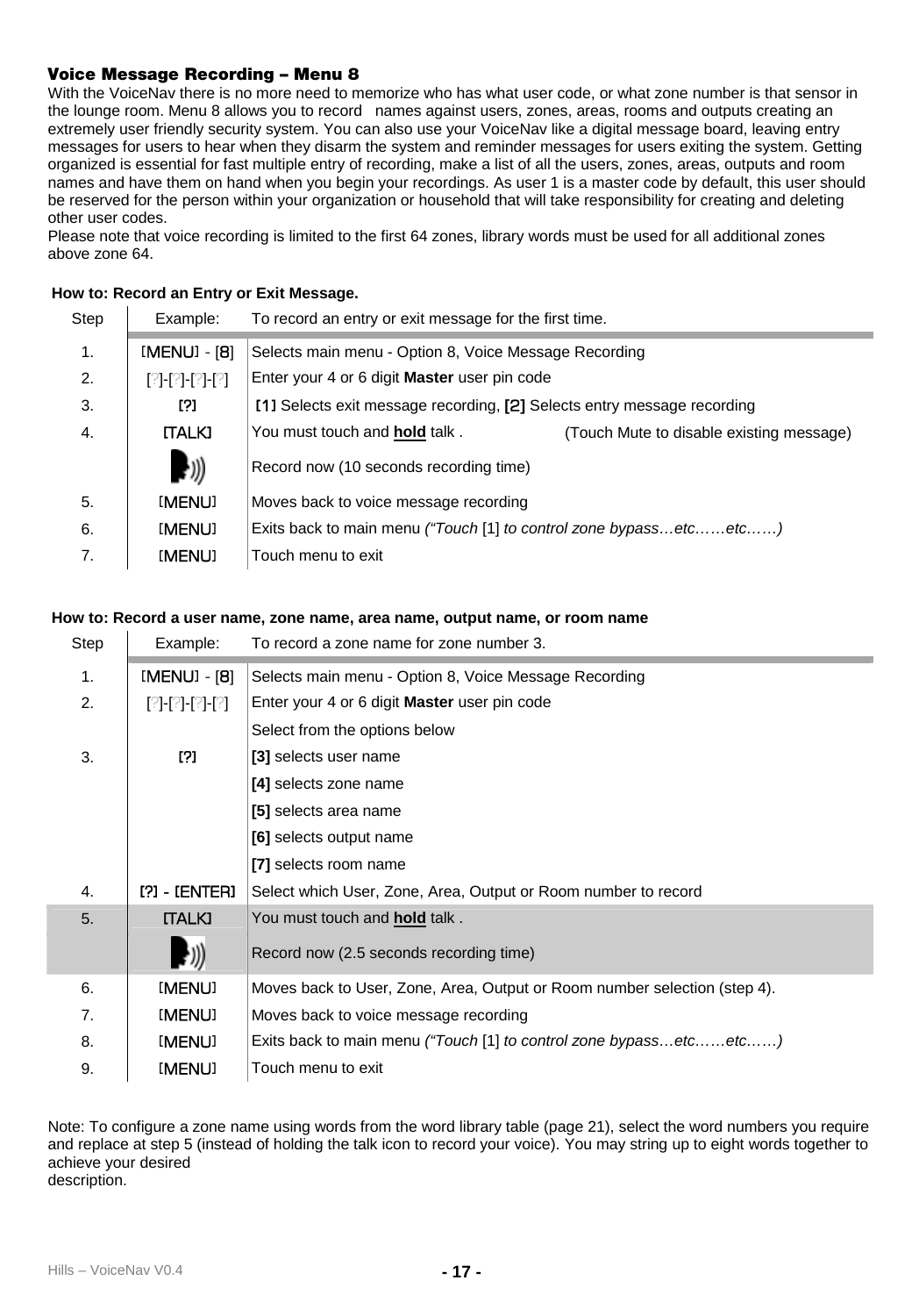|    | [53] - [ENTER] Dining  |  |
|----|------------------------|--|
| 5. | [117] - [ENTER] Room   |  |
|    | [121] - [ENTER] Sensor |  |

If you don't require all eight words, move to step 6 after you have entered the last word number.

#### **Basic System Configuration – Menu 9**

System customisation can be further enhanced within this menu by setting the time and date to match your location, and change the area entry and exit times to suit your requirements. Detection devices such as smoke detectors, shock sensors and some glass breaks latch their alarm lights to indicate an alarm condition and require resetting, use the "Reset Detector In Alarm" to acknowledge and clear these lights

Note: The Call back and call answer options are service tools for your service provider and are not listed in these instructions but will be announced when you enter this menu option.

| Step | Example:                 | Setting the time as 9.30AM, and the date as 19.6.2009             |
|------|--------------------------|-------------------------------------------------------------------|
| 1.   | [MENU] - [9]             | Selects main menu - Option 8, Basic system configuration          |
| 2.   | [1]                      | Selects time and date configuration                               |
| 3.   | [?]-[?]-[?]-[?]          | Enter your 4 or 6 digit Master user pin code                      |
| 4.   | [1]                      | To configure the time                                             |
| 5.   | [9] - [ENTER]            | Enter the current hours value. IE: 9 O'clock                      |
| 6.   | [30]-[ENTER]             | Enter the current minutes value. IE: 30 Minutes                   |
| 7.   | [1]                      | Selects AM time                                                   |
| 8.   | I2I                      | To configure the date                                             |
| 9.   | [19]-[ENTER]             | Enter the current day. IE: 19th                                   |
| 10.  | [6] - [ENTER]            | Enter the current month. IE: June (sixth month)                   |
| 11.  | [2009]<br><b>IENTERI</b> | Enter the current year, must be 4 digits. IE: year 2009           |
| 12.  | [MENU]                   | Moves back to basic system configuration menu selection (step 2). |
| 13.  | [MENU]                   | Exits back to main menu ("Touch [1] to control zone bypassetcetc) |
| 14.  | [MENU]                   | Touch menu to exit                                                |

#### **How to: Setting the time and date**

# **How to: Adjust area entry or exit times**

| Step | Example:           | Adjust entry or exit times                                        |
|------|--------------------|-------------------------------------------------------------------|
| 1.   | [MENU] - [9]       | Selects main menu - Option 8, Basic system configuration          |
| 2.   | [7]                | [2] Selects area entry time, [3] Selects area exit time           |
| 3.   | [2]-[2]-[2]-[2]    | Enter your 4 or 6 digit Master user pin code                      |
| 4.   | [1]                | Select the area number you wish to adjust                         |
| 5.   | <b>[?] [ENTER]</b> | Enter the new entry / exit time in seconds $(1 - 255$ seconds).   |
| 6.   | [MENU]             | Moves back to step 4, area selection                              |
| 7.   | [MENU]             | Moves back to basic system configuration menu selection (step 2). |
| 8.   | [MENU]             | Exits back to main menu ("Touch [1] to control zone bypassetcetc) |
| 9.   | [MENU]             | Touch menu to exit                                                |

#### **How to: Reset latching detectors that are in alarm**

Step Example: Reset smoke detectors, shock sensors and latching glass break detectors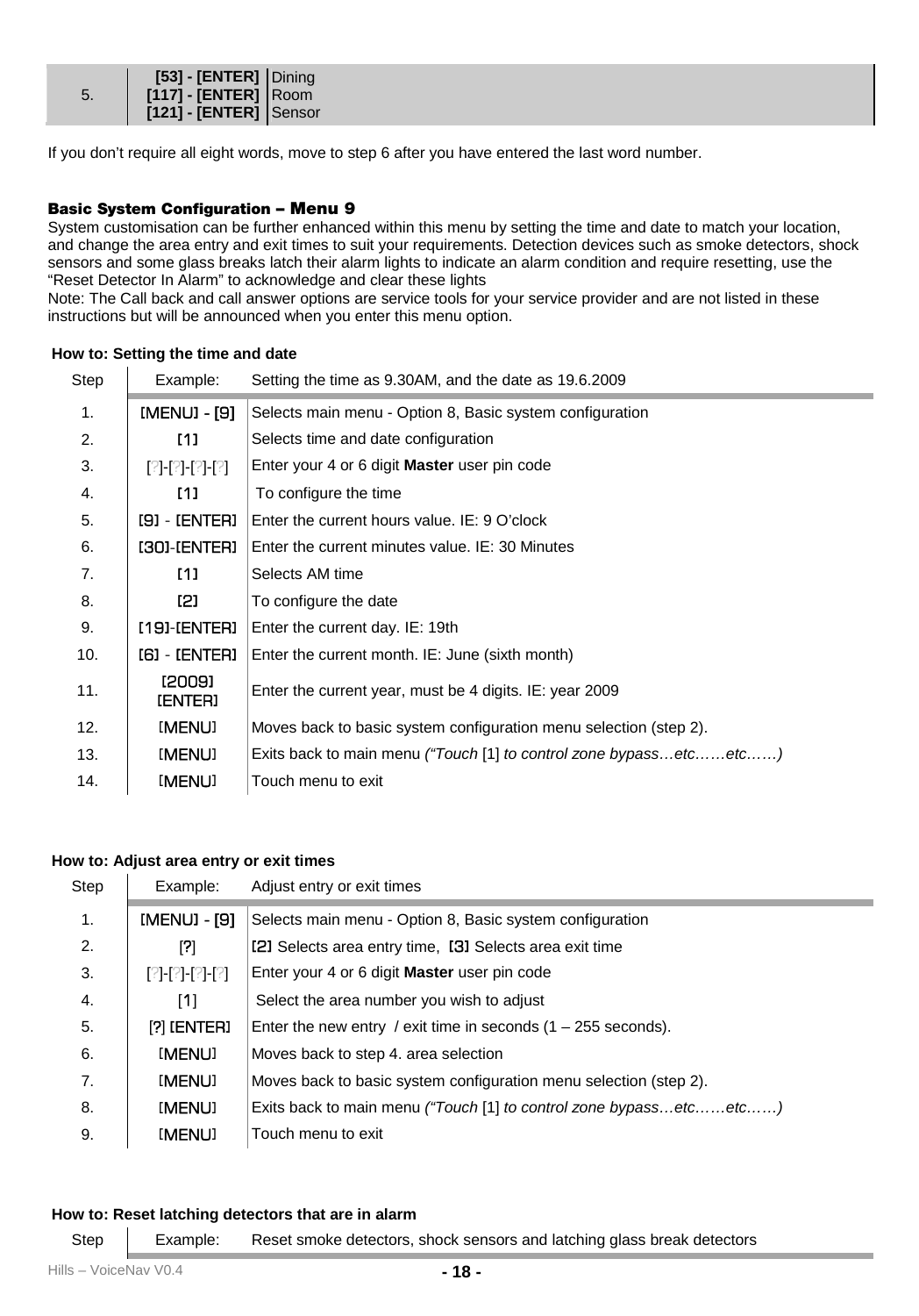| 1. | [MENU] - [9] | Selects main menu - Option 8, Basic system configuration          |
|----|--------------|-------------------------------------------------------------------|
| 2. | [7]          | Selects rest detector in alarm, and resets sensor                 |
| 3. | [MENU]       | Moves back to basic system configuration menu selection (step 2). |
| 4. | [MENU]       | Exits back to main menu ("Touch [1] to control zone bypassetcetc) |
| 5. | [MENU]       | Touch menu to exit                                                |

# **Understanding the Mute Menu**

You will find selectable intercom features under this menu, along with four other every day features such as volume control and microphone level adjust. If you have multiple VoiceNavs installed, and your service provider has configured them for intercom functionality, you are able to call between VoiceNavs and hold a conversation. From the mute menu you would set the following options.

Note: When a VoiceNav is configured for intercom functionality, it is refer to as a room station.

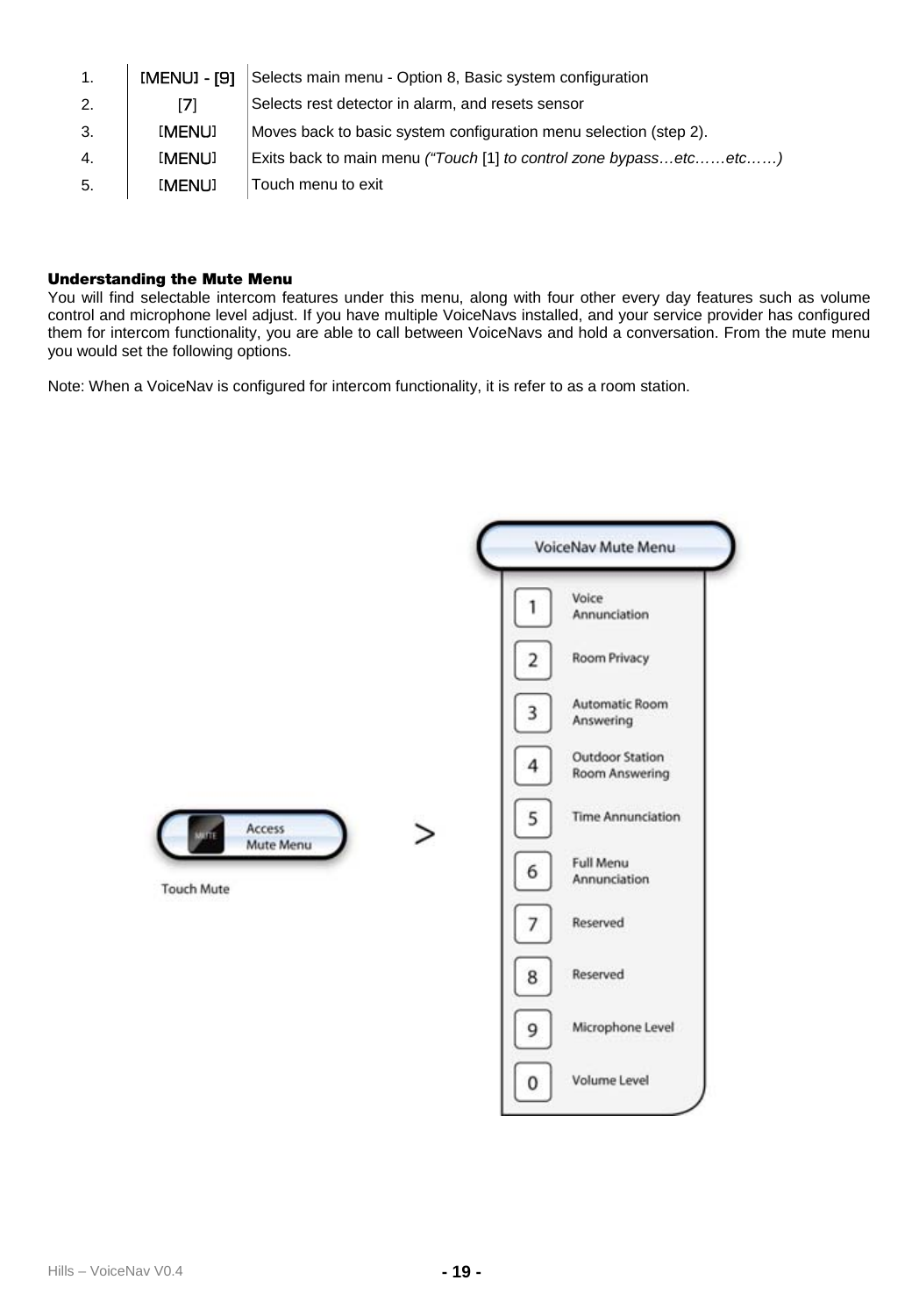#### **0. Volume Level**

There are eight volume levels available, 1 being the quietest, and 8 being the loudest. The Area lights show the current setting when within this feature.

#### **1. Voice Annunciation**

Turning this feature On, will force this room station to announce an incoming call, and identify from where the incoming call originated (which room station). Turning this feature Off, will allow a silent unannounced intercom connection. Ideal for baby monitoring. A "call cancelled" message announcement will occur upon disconnection.

# **2. Room Privacy**

Stops any other room station connecting to this room station.

#### **3. Automatic Room Answering**

Turning this feature On, will force this room station to automatically answer an incoming call from another room station. Turning this feature Off, would require the person at this room station to touch the talk key to accept an incoming call from another room station

#### **4. Outdoor station room answering**

Turning this feature On, enables this room station to accept a call from an outdoor station. Turning this feature Off, stops this room station receiving calls from the outdoor station.

#### **5. Time Annunciation**

Turning this feature On, will make your VoiceNav annunciate the time and date during exit and entry delays. Turning this feature Off, disables this feature.

## **6. Full Menu Annunciation**

Turning this feature On, gives full descriptions to all the options within the main menu. Turning this feature Off shortens the descriptions to all options within the main menu. This is a feature for experienced users.

- **7.** Reserved
- **8.** Reserved

#### **9. Microphone Level**

There are eight microphone sensitivity levels available, 1 being the least sensitive, and 8 being the most sensitive. The Area lights show the current setting when within this feature.

#### **How to: Adjust the Volume level and the Microphone sensitivity**

| Step           | Example:       | Set volume level to 6                                             |
|----------------|----------------|-------------------------------------------------------------------|
| $\mathbf{1}$ . | <b>IMUTEI</b>  | Selects mute menu                                                 |
| 2.             | $\mathbf{[O]}$ | [0] Selects volume level, [9] selects microphone sensitivity.     |
| 3.             | [B]            | Sets volume level to 6                                            |
| 4.             | [MENU]         | Exits back to main menu ("Touch [1] to control zone bypassetcetc) |
| -5.            | [MENU]         | Touch menu to exit                                                |

# **How to: Activate / Deactivate features from within the mute menu**

| Step | Example:      | How to turn On or Off mute menu features         |
|------|---------------|--------------------------------------------------|
|      | <b>IMUTEI</b> | Selects mute menu                                |
|      | ורו           | Selects full menu annunciation, toggles On / Off |
| 3.   | [MENU]        | Touch menu to exit                               |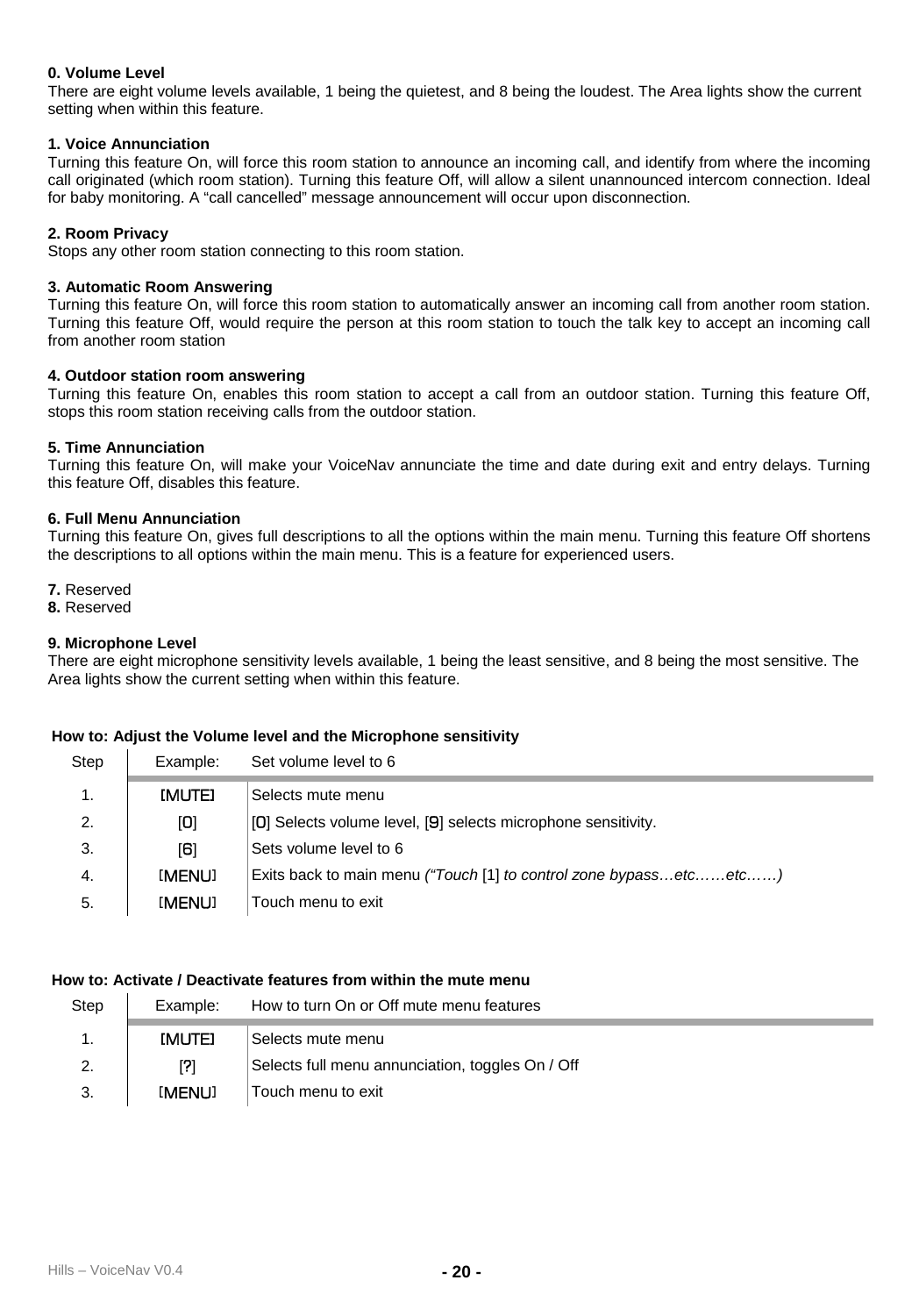| Table 2 | <b>Mute Menu Options Selection Table</b> |    |                        |  |
|---------|------------------------------------------|----|------------------------|--|
|         | Voice annunciation                       | 5  | Time annunciation      |  |
| 2       | Room privacy                             | 6) | Full menu annunciation |  |
| Э       | Automatic room answering                 |    | Reserved               |  |
| 4       | Outdoor station room answering           | 8  | Reserved               |  |

Note: Refer to area lights for selected options. Area light lit solid red indicates feature is selected

# **Word library table (Table 3)**

| $\mathbf{1}$   | One             | 39 | Boat        | 77  | Gun          | 115 | Remote         |
|----------------|-----------------|----|-------------|-----|--------------|-----|----------------|
| $\overline{2}$ | Two             | 40 | Cabinet     | 78  | Hall         | 116 | Roof           |
| 3              | Three           | 41 | Car park    | 79  | Hallway      | 117 | Room           |
| $\overline{4}$ | Four            | 42 | Ceiling     | 80  | Heat         | 118 | Rumpus         |
| 5              | Five            | 43 | Cellar      | 81  | Heating      | 119 | Safe           |
| 6              | Six             | 44 | Child's     | 82  | Hold-up      | 120 | Security       |
| $\overline{7}$ | Seven           | 45 | Alert       | 83  | Home         | 121 | Sensor         |
| 8              | Eight           | 46 | Closet      | 84  | Home theatre | 122 | Shed           |
| $\overline{9}$ | Nine            | 47 | Computer    | 85  | Infrared     | 123 | Shock          |
| 10             | Ten             | 48 | Cool        | 86  | Inside       | 124 | Shop           |
| 11             | Eleven          | 49 | Curtain     | 87  | Instant      | 125 | Side           |
| 12             | Twelve          | 50 | Data        | 88  | Interior     | 126 | Skylight       |
| 13             | Thirteen        | 51 | Den         | 89  | Key switch   | 127 | Sliding        |
| 14             | Fourteen        | 52 | Detector    | 90  | Keychain     | 128 | Small          |
| 15             | Fifteen         | 53 | Dining      | 91  | Kitchen      | 129 | Smoke          |
| 16             | Sixteen         | 54 | Door        | 92  | Large        | 130 | South          |
| 17             | Seventeen       | 55 | Downstairs  | 93  | Laundry      | 131 | <b>Stairs</b>  |
| 18             | Eighteen        | 56 | Driveway    | 94  | Lift         | 132 | Storage        |
| 19             | Nineteen        | 57 | Duress      | 95  | Light        | 133 | Study          |
| 20             | Twenty          | 58 | East        | 96  | Living       | 134 | Temperature    |
| 21             | thirty          | 59 | emergency   | 97  | location     | 135 | tennis         |
| 22             | forty           | 60 | Exterior    | 98  | Master       | 136 | Toilet         |
| 23             | Fifty           | 61 | Family      | 99  | Medicine     | 137 | Training       |
| 24             | Sixty           | 62 | Fan         | 100 | Meeting      | 138 | T <sub>V</sub> |
| 25             | Seventy         | 63 | Fence       | 101 | Motion       | 139 | Upstairs       |
| 26             | Eighty          | 64 | Fire        | 102 | Night        | 140 | User           |
| 27             | Ninety          | 65 | Forced, arm | 103 | North        | 141 | Utility        |
| 28             | Hundred         | 66 | Foyer       | 104 | Nursery      | 142 | Volt           |
| 29             | Thousand        | 67 | Freezer     | 105 | Office       | 143 | Veranda        |
| 30             | Air conditioner | 68 | Front       | 106 | Output       | 144 | Wall           |
| 31             | Area            | 69 | Games       | 107 | Outside      | 145 | Warehouse      |
| 32             | Attic           | 70 | Garage      | 108 | Panic        | 146 | Water          |
| 33             | Automatic       | 71 | Gas         | 109 | Pantry       | 147 | West           |
| 34             | Auxiliary       | 72 | Gate        | 110 | Partial      | 148 | Window         |
| 35             | Back            | 73 | Glass       | 111 | Perimeter    | 149 | Windows        |
| 36             | Basement        | 74 | Glass break | 112 | Pool         | 150 | Wireless       |
| 37             | Bathroom        | 75 | Ground      | 113 | Rear         | 151 | Yard           |
| 38             | Bedroom         | 76 | Guest       | 114 | Reception    | 152 | Zone           |
|                |                 |    |             |     |              | 153 | Gym            |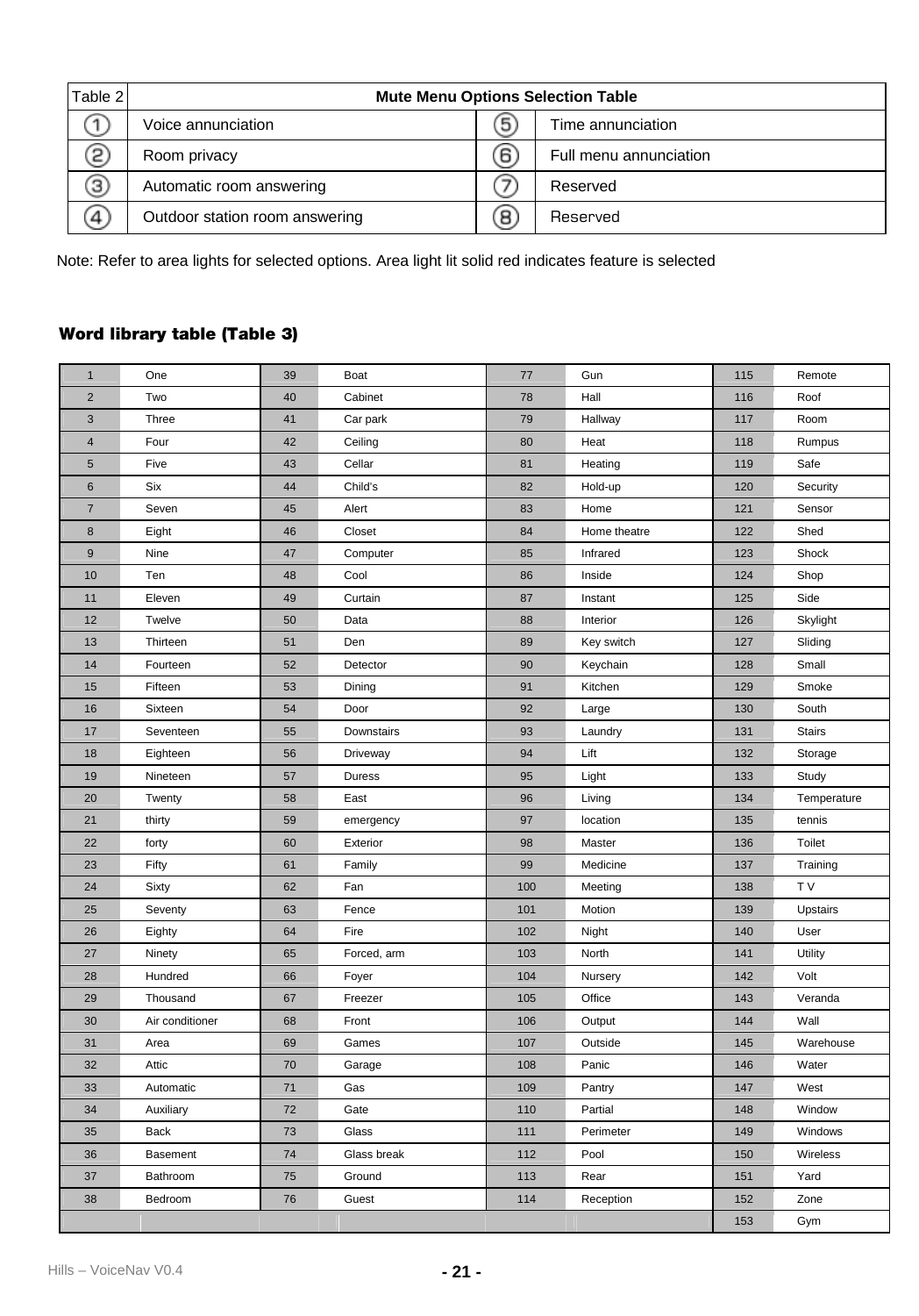|                  |              |                  | 24 Hour Zon |  |  |
|------------------|--------------|------------------|-------------|--|--|
|                  | Entry - Exit | <b>Stay Zone</b> |             |  |  |
| <b>Zone List</b> |              |                  |             |  |  |
| 1.               |              |                  |             |  |  |
| 2.               |              |                  |             |  |  |
| 3.               |              |                  |             |  |  |
| 4.               |              |                  |             |  |  |
| 5.               |              |                  |             |  |  |
| 6.               |              |                  |             |  |  |
| 7.               |              |                  |             |  |  |
| 8.               |              |                  |             |  |  |
| 9.               |              |                  |             |  |  |
| 10.              |              |                  |             |  |  |
| 11.              |              |                  |             |  |  |
| 12.              |              |                  |             |  |  |
| 13.              |              |                  |             |  |  |
| 14.              |              |                  |             |  |  |
| 15.<br>16.       |              |                  |             |  |  |
| 17.              |              |                  |             |  |  |
| 18.              |              |                  |             |  |  |
| 19.              |              |                  |             |  |  |
| 20.              |              |                  |             |  |  |
| 21.              |              |                  |             |  |  |
| 22.              |              |                  |             |  |  |
| 23.              |              |                  |             |  |  |
| 24.              |              |                  |             |  |  |
|                  |              |                  |             |  |  |
|                  |              |                  |             |  |  |
|                  |              |                  |             |  |  |
|                  |              |                  |             |  |  |